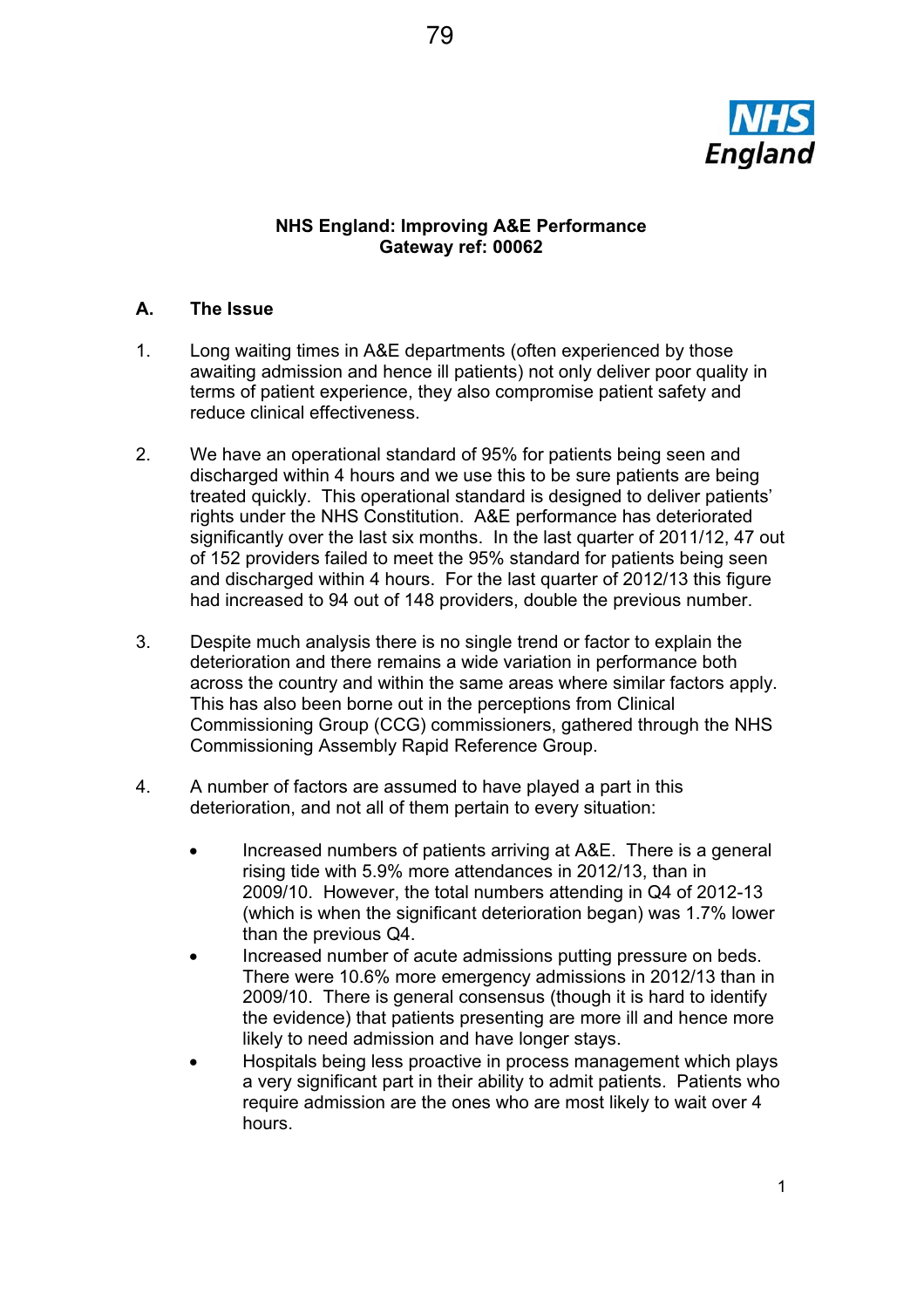

- A lower threshold in hospitals for admitting or discharging patients to ensure safety standards. In some cases, this is perceived to be linked to the seniority of the workforce in A&E.
- A lack of specific services available to acute trusts in a timely fashion for certain specific patient groups, such as those with mental health, alcohol or drug abuse problems.
- More delayed discharges because primary, community or social care services are not place.
- 5. There are also many assumptions as to why these factors have played a greater part than in previous years:
	- **•** Perceived lack of availability of primary care and community services, especially out of hours.
	- Reduction in bed numbers and staff as hospitals try to deliver cost improvement plans.
	- The Francis report and its impact on clinical decision making thresholds.
	- Lack of focus during transition for commissioners and uncertainty about changing roles in the new system.
	- Pressure on social care budgets.
	- Introduction of NHS 111.

# **B. Response**

- 6. NHS England's role is to oversee the whole commissioning system and to ensure that, working in partnership with CCGs, patients receive the right standards and quality of care. Resolving the current situation will require the commissioning system to work with all key partners in hospitals, primary care, and local authorities to create a single national framework to ensure that we see rapid and sustainable improvement. The work needs to be considered in 3 phases:
	- i. An urgent recovery programme with significant attention given by local and national commissioners and providers to all factors which can help recover the standards, (including clear performance management).
	- ii. A medium term approach to ensure delivery over the next winter period. This will include care system planning as well as a review of the levers and incentives in the system.
	- iii. In the longer term, the implementation of the urgent care strategy in order to deliver safe and sustainable services.
- 7. Although all the above elements are inter-related and aspects of the work can be undertaken in parallel, this paper focuses specifically on the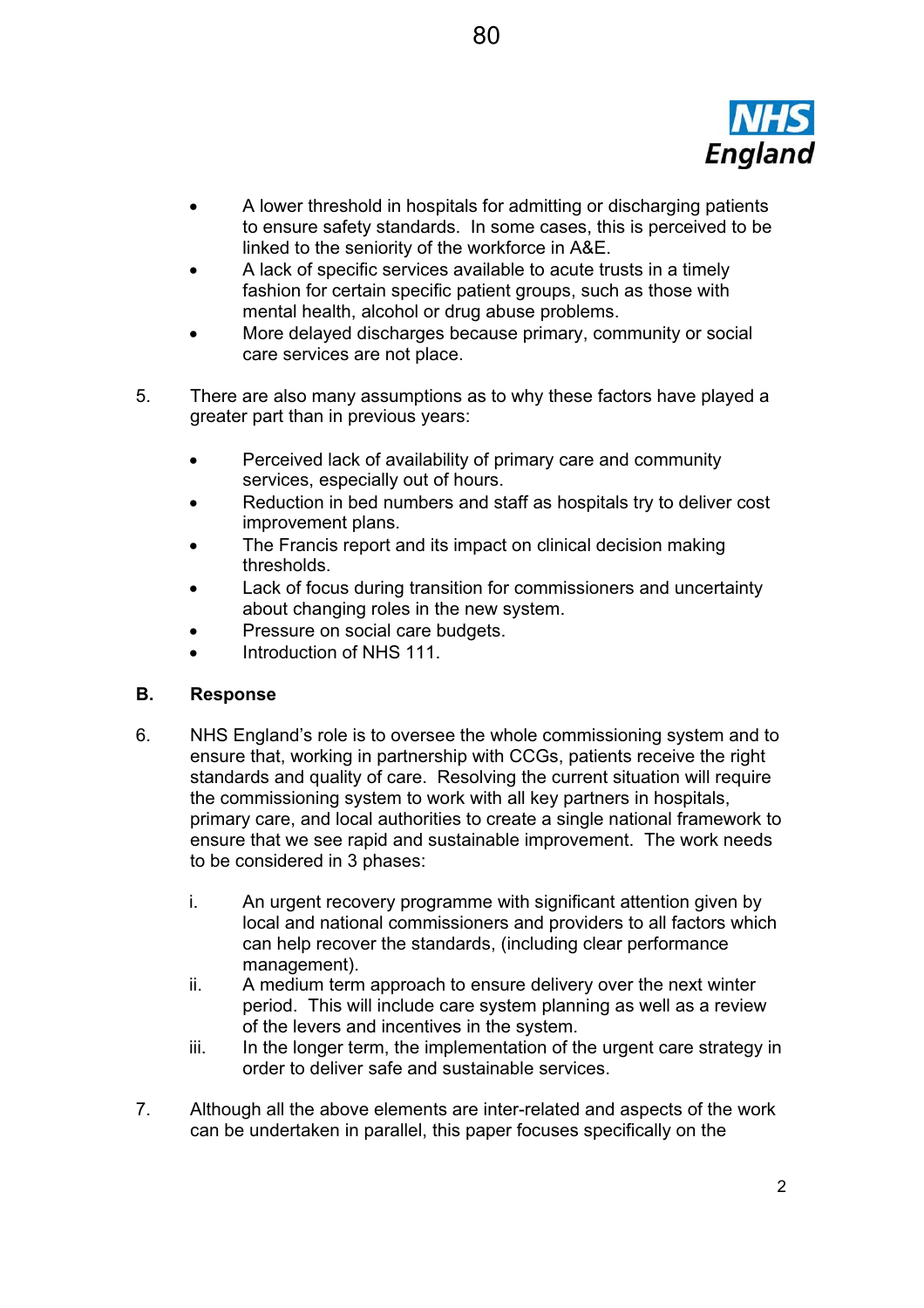

immediate plan to improve A&E performance thus ensuring patients are seen swiftly and treated safely.

- 8. The plan builds on existing planning and contracting arrangements and discussions taking place to deliver Everyone Counts: Planning for Patients 2013-14. This includes the triangulation of plans and assessment of confidence in delivery, particularly where a reduced number of A&E attendances and emergency admissions is planned. We will need to be very clear about the level of tolerances in these assumptions, the potential impact on providers and the mitigating actions if assumptions prove to be incorrect.
- 9. In its planning guidance to CCGs published in December 2012, NHS England highlighted the importance it puts on commissioners and providers ensuring that waiting times for patients in A&E departments are kept to a minimum. It has set out that the NHS Constitution minimum of 95% of patients to be admitted, transferred or discharged within 4 hours of their arrival must be met. To follow through on this requirement, it was made part of the standard contract between commissioners and providers and will be part of CCG Assurance – i.e. CCGs will be subject to intervention if their providers are not maintaining a sufficient level of performance.
- 10. In addition, Everyone Counts has set out that no patients should wait more than 12 hours on a trolley in an A&E department – a requirement that did not exist under the previous system – and CCGs are empowered to take action (i.e. fines) against providers that breach this condition.
- 11. This document has been prepared in conjunction with NHS Trust Development Authority (TDA) and Monitor, as they themselves work closely with providers to support the changes they need to make internally. However, NHS TDA, Monitor and NHS England all recognise the need for there to be a joint approach and one which is also agreed, at both national and local level, with our partners in local authorities, particularly social services.
- 12. A range of national actions have been agreed between us, including a joint oversight function which is detailed here.
- 13. Much of the document focuses on the actions expected of NHS England's Area Teams. However, local commissioners have the key role in supporting and ensuring the delivery of high quality emergency services, including that they are delivered in line with the NHS Constitution rights and that the 95% operational target is met.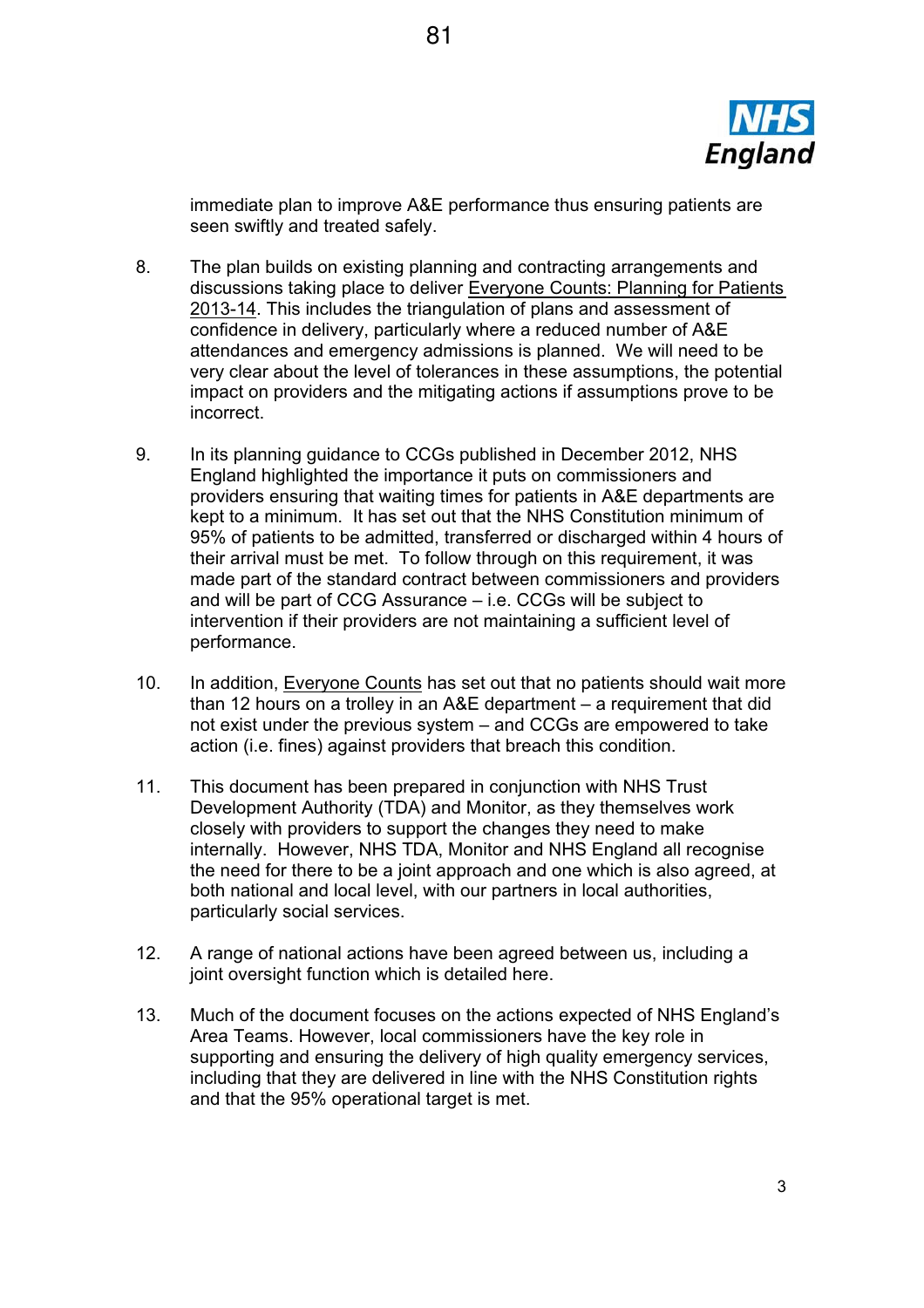

- 14. This document focusses specifically on that commissioning role and the need for commissioners to ensure that:
	- They bring the system together and ensure good relationships and prevent fragmentation.

82

- They provide strategic oversight for the system.
- They have a clear focus on outcomes.
- They tackle the obstacles.
- They ensure that all the appropriate services are in place and they hold each provider to account for playing their part.
- They promote integration and close working between all partners but especially health and social care.
- 15. They should ensure that providers, including primary care providers, are given a strong leadership role in determining the best way to deliver high standards.
- 16. We are asking all Area Directors to facilitate a local partnership approach. This will include providing assurance that an Urgent Care Board is set up for each local health community, ensuring coverage for every A&E department. In some parts of the country, Urgent Care Boards (or a similar arrangement) are already in place and these should be utilised as appropriate.
- 17. In addition, we will undertake a review of the financial levers and incentives that will contribute to improved performance.
- 18. NHS England would like to acknowledge the excellent work undertaken by the King's Fund in a review of urgent care in the South of England. This describes a range of actions which are needed to improve urgent care, and particularly A&E services. We have drawn on this work significantly in the production of our plan. The work also includes a comprehensive checklist of actions which is appended to our plan. We commend this to local health economies as an excellent source of good practice.

#### **C. National Oversight and Actions**

- 19. Implementation of local and national actions will be overseen by a tripartite group from NHS England, NHS TDA and Monitor. This group will also work closely with Local Government Association and Association of Directors of Social Services and with CCGs through the NHS Commissioning Assembly. The group will include:
	- Chief of Staff and a regional director, Monitor;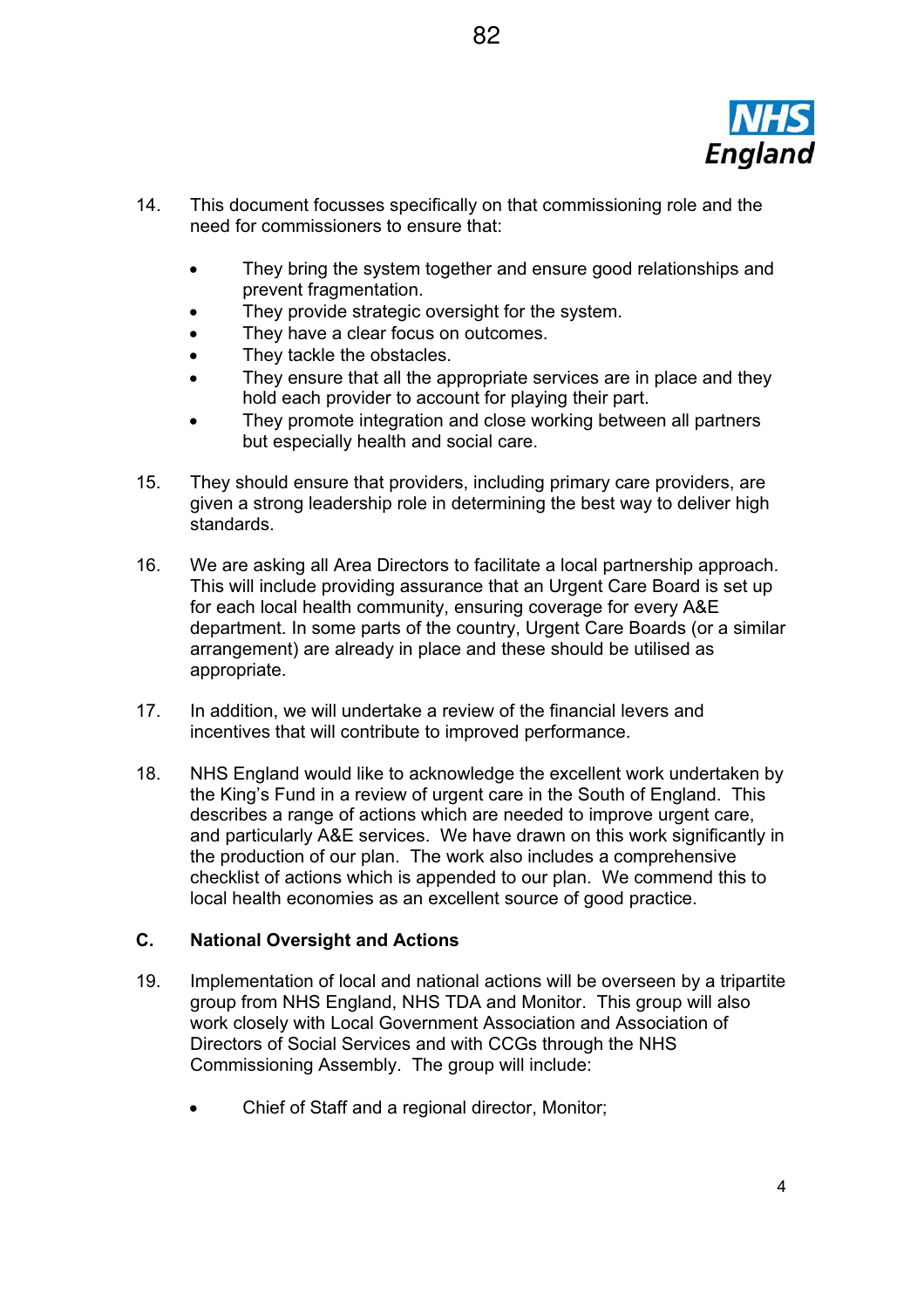

- Director of NHS Operations and Delivery (Corporate), NHS England; and,
- Director of Delivery and Development, NHS TDA.
- 20. This group will:
	- a. Set the timescales for the delivery of recovery and improvement plans which set out when performance will be achieved and maintained;
	- b. Have oversight of the delivery of recovery and improvement plans, with each organisation operating in line with its regulatory framework to hold individual commissioners and providers to account for delivery where required.
	- c. Sponsor the requirement for regular information which gives insight into the system;
	- d. Working with the NHS Commissioning Assembly, and the full range of provider representatives, to determine the specifications for any national support programme.
- 21. The detailed Terms of Reference for the group and the partnership agreement which underpins these are currently being developed and will be shared during May.
- 22. The group will commission research in a number of A&E systems to understand why there has been this change in performance. In essence, we need to understand what has happened between October 2012 and April 2013 that was different to previous years and have the evidence base to underpin this.
- 23. The group would be given delegated authority to act on behalf of the three organisations with access to organisational plans, to monitor and manage the reversal of the current situation in line with the regulatory framework for each sector. In response to current performance we will implement the winter management model which includes regular system wide conversations, deep-dives into organisations with difficult problems, trajectories for improvement and monitoring of progress and in parallel we will ask all communities to undertake an urgent review of winter and bring forward arrangements for next winter (we note that many commissioners are doing this).
- 24. We have already agreed that NHS IMAS will run a series of workshops across the country to support local health systems identifying best practice and the methods to implement this.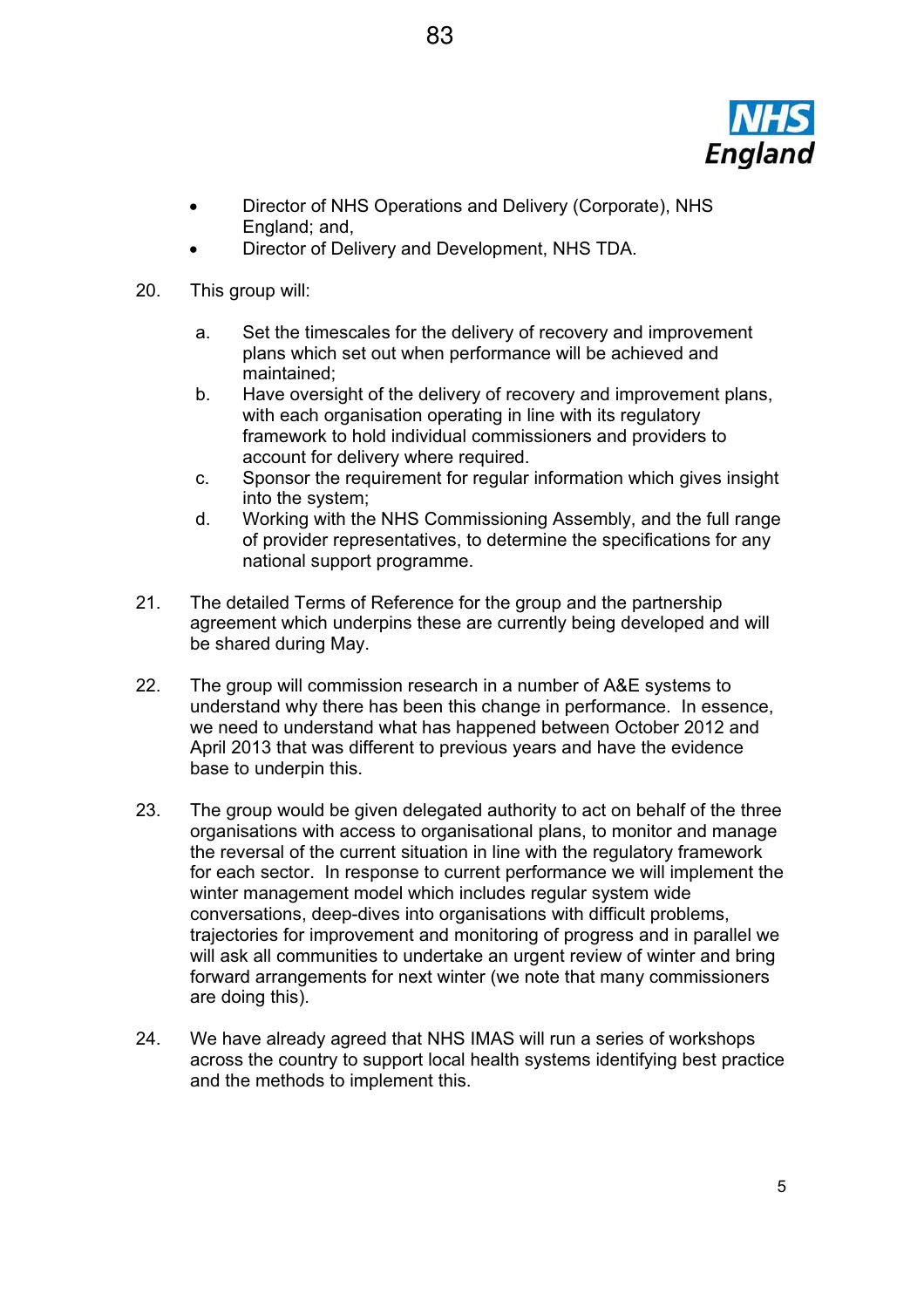

- 25. This tripartite arrangement will be mirrored at regional level. The regional arms of the NHS TDA, Monitor and NHS England, in line with the regulatory framework for each sector, will set up tripartite panels which will review and monitor the delivery of the plans. This will include intervention where plans are not delivered as agreed.
- 26. NHS England, Monitor and NHS TDA will be part of a programme oversight group which will include CCGs and will ensure the work is coproduced and learns from best practice.

# **D. Local Actions**

- 27. NHS England Area Teams should facilitate the production of a recovery and improvement plan for each health community by working in partnership with CCGs, providers and local authorities. Recovery and improvement plans will need to look at each step of the patient's journey through the emergency system in three phases: firstly, prior to arrival at A&E; secondly, the patients journey through the hospital system; and thirdly, the discharge and out of hospital care.
- 28. Area Teams will ensure that Urgent Care Boards have been convened for all communities, which will feed into individual A&E departments. The Urgent Care Board will need to include all key stakeholders from health and social care as well as patient representatives and the appropriate clinical expertise.
- 29. We expect those Urgent Care Boards to ensure that:
	- They review the full range of appropriate data.
	- Best practice is adopted by all concerned.
	- The effectiveness of primary care services is reviewed, including out of hours and admission avoidance schemes.
	- The effectiveness of community services is reviewed, including any walk in centres, minor injury units and how they integrate with secondary care.
	- The effectiveness of ambulance services is reviewed.
	- The effectiveness of NHS 111 is reviewed.
	- There are local plans in place to support the care of the key categories of patient who attend or are admitted frequently:
	- Patients with multiple comorbidities especially those with poorly controlled chronic disease:
		- $\circ$  Frail elderly, especially those with mental health problems;
		- o Sick children; and,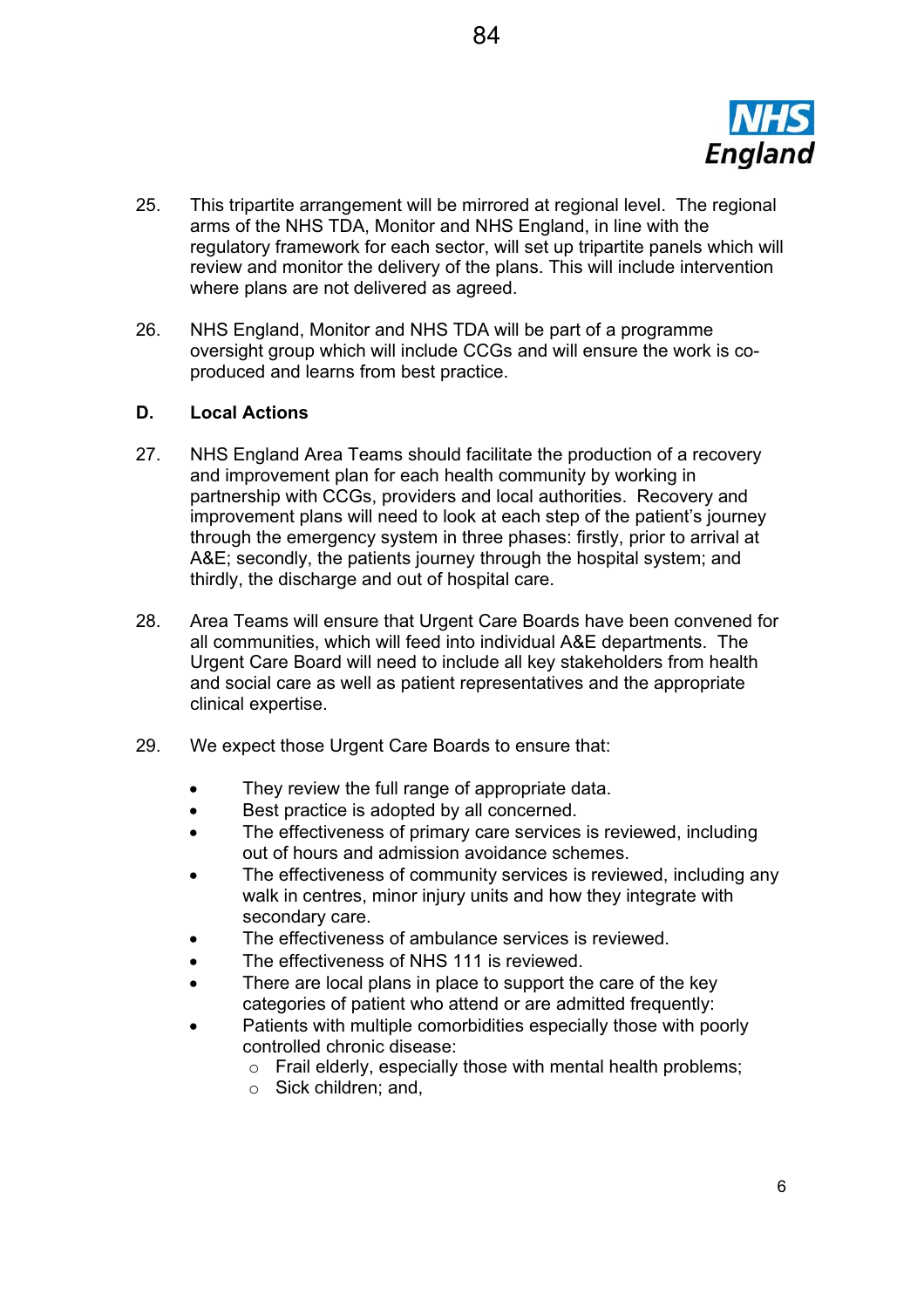

- o High dependency individuals, especially vulnerable adults (homeless, drug and alcohol related problems, mental health problems).
- A full range of services is available to acute trusts for those patients in A&E who need services not provided by acute hospitals are in place.
- Working with local authorities, a review to ensure early discharge is feasible is undertaken.
- 30. Where areas have not already agreed plans and committed funds, we expect the Urgent Care Board to oversee the use of the 70% funding retained from excess care urgent tariff. In particular, the use of this money must be clearly identified to support any aspect which will support the urgent care system and acute providers' ability to deliver the operational standard.
- 31. We would expect the use of this money to be signed-off jointly by CCG leaders, NHS England Area Directors, provider Chief Executives, and local authority Chief Executives by the end of June, so that schemes can be implemented ready for next winter. The use of the money must be clearly linked to specific delivery of outcomes and improvements in standards.
- 32. Urgent Care Boards will be expected to sign-off all aspects of the local recovery and improvement plan.
- 33. Recovery and improvement plans will need to include:
	- An agreed local plan to bring the performance back on track by the end of Q1, including a sustainability plan, produced by the Area Team, including sign-off from Health and Social Care Partners.
	- Preparation for working on a winter plan 2013/14 to sign-off by Area Team by November 2013.
	- Evidence the best practice from Emergency Care Intensive Support Team (ECIST).
- 34. Recovery and improvement plans should consider the following aspects of care although this list of actions is not exhaustive and we must acknowledge there may be different issues at a local level:
	- A. Prior to A&E:
	- Strengthening primary and community care for frail and elderly patients.
	- Use of community diversion schemes.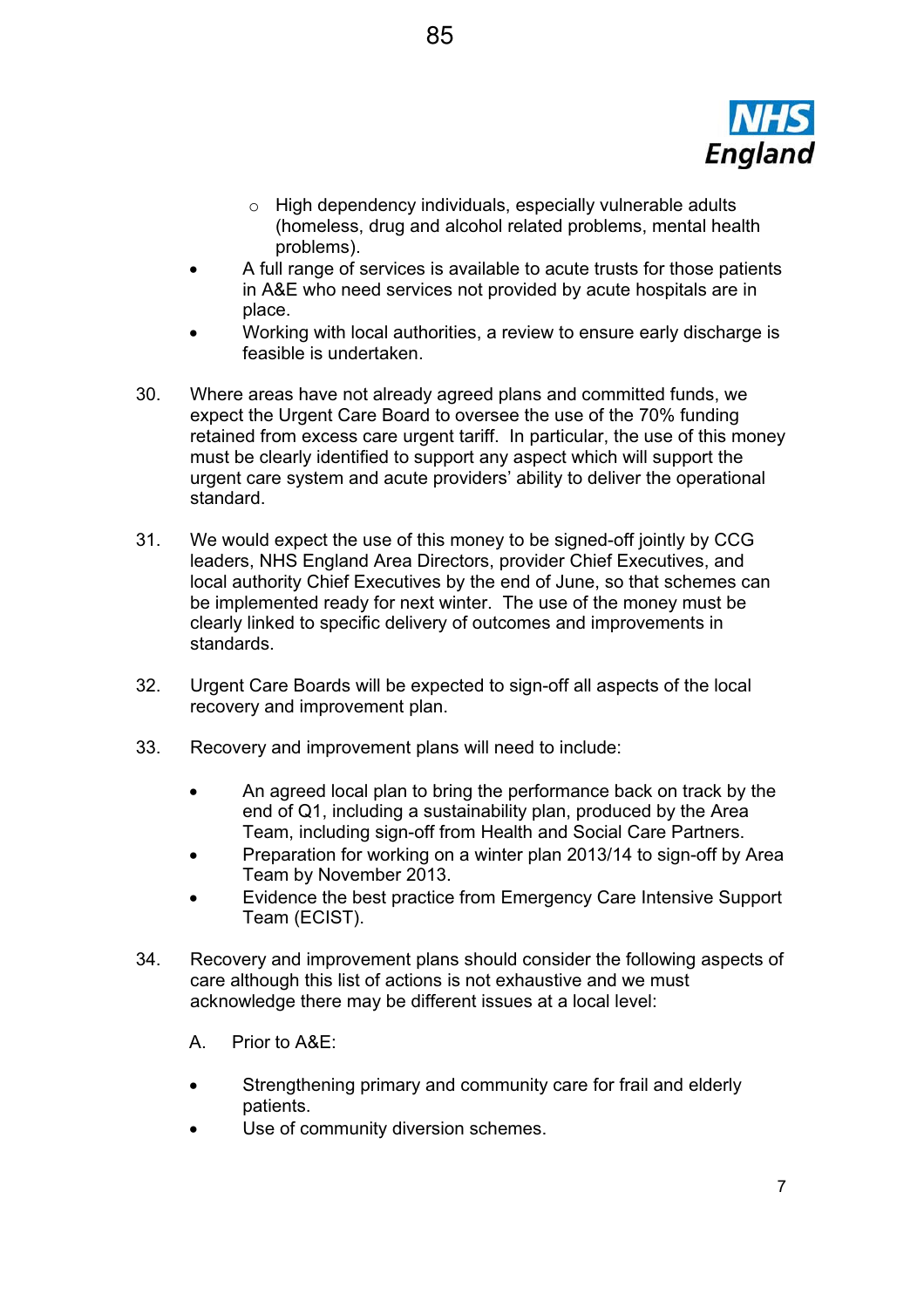

- Strengthening GP out-of-hours services.
- Use of virtual wards in the community.
- Support to care homes to avoid emergency referrals.
- **•** Peer review of GP emergency referrals.
- Reducing ambulance conveyance rates.
- Patient education on appropriate use of emergency services.
- Roll-out arrangements for NHS 111.
- B. Flow within the hospital:
- Prompt booking of patients to reduce ambulance turnaround delays.
- Full see-and-treat in place for minors.
- Prompt initial senior clinical assessment within A&E and rapid referral if admission is needed
- Prompt initiation of blood and radiological tests with rapid delivery of test result.
- Prompt access to specialist medical opinion.
- Full use of computer-aided patient tracking and system for progress-chasing.
- Regular seven-day analysis should be in place for rapid identification and release of bottlenecks.
- Bed base management
- Daily consultant ward rounds.
- Provision of specific services for patients groups such as those with mental health problems.
- C. Discharge and out of hospital care:
- **•** Designation of expected date of discharge (EDD) on admission.
- Maximisation of morning and weekend discharges.
- Full use of discharge lounges.
- x Minimisation of outliers.
- Delayed transfers of care reduced.
- Flexing of community service capacity to accept discharges.
- Review of continuing care processes.
- Assessment of use of reablement funding by local authorities.
- 35. In developing recovery and improvement plans, communities are encouraged to think about innovation and not simply commission traditional approaches. To facilitate this we would advocate the use of the NHS IQ improvement function, in particular ECIST, to ensure that best and good practice is adopted.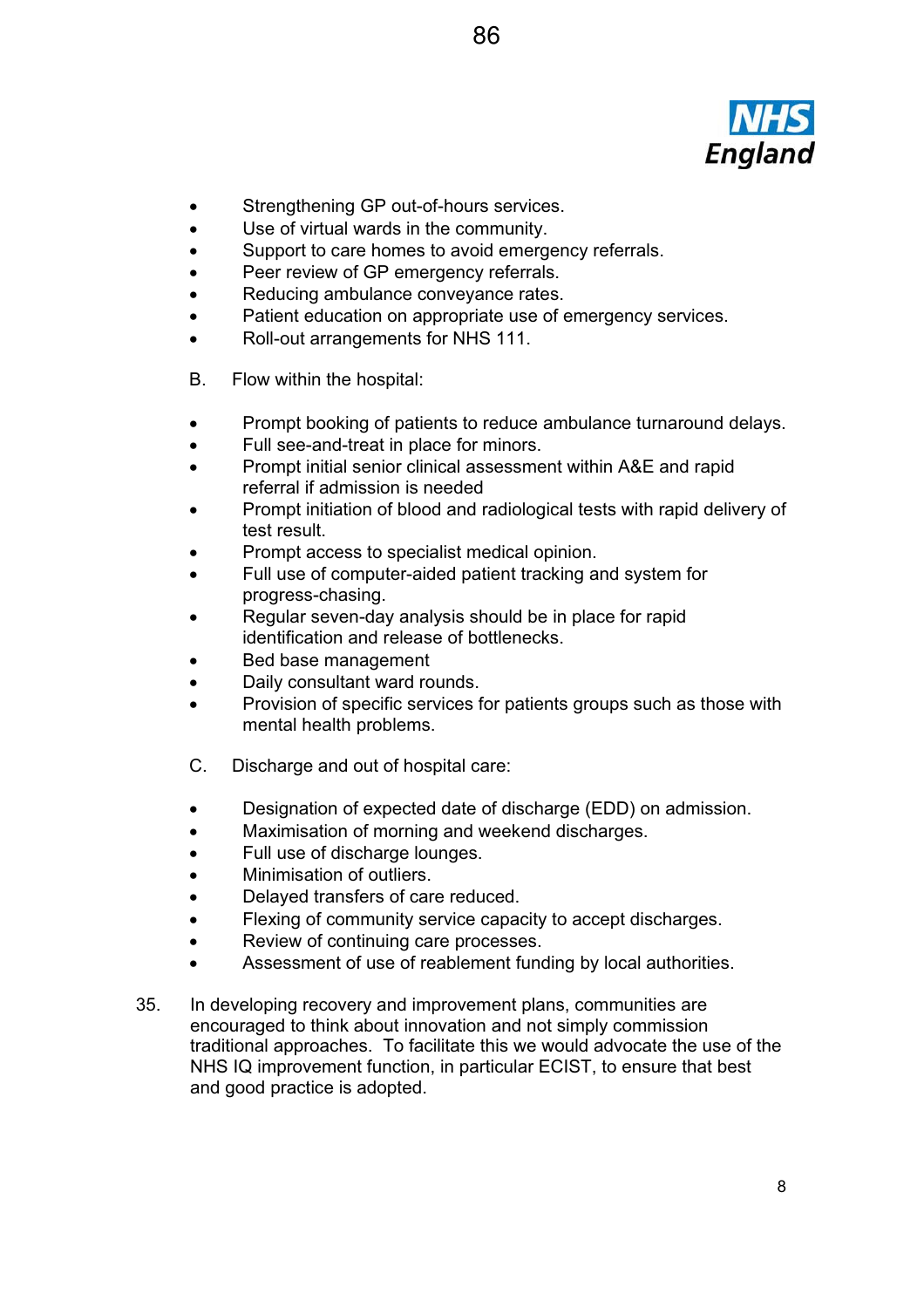

- 36. The recovery and improvement plans should draw on existing ECIST reports on local services and ensure these reports recommendations are implemented.
- 37. The recovery and improvement plans should also describe how the 70% funding retained from excess care urgent tariff will be used in the health community to reduce pressure on A&E (either within the hospital setting or in the community) or make improvements within A&E itself. It should demonstrate how all parties have been involved in the use of this funding and the responsibilities associated with the receipt of any of this funding, particularly in describing the expected outcomes and improvements in standards.
- 38. NHS England will ask its Area Teams to collate recovery and improvement plans and carry out initial quality assurance. These plans need to be completed and submitted to Regional Directors by 31 May 2013 to enable tripartite discussions with the NHS TDA and Monitor to commence.

## **E. Conclusion**

- 39. Working closely with other key stakeholders, and building on the views already shared from CCGs and providers, NHS England will put in place an approach that will support the emergency and urgent care system, reduce pressure and ensure that patients do not have to wait longer than the agreed standards as identified in the NHS constitution and thus meet the national operating target of 95%.
- 40. This document outlines the overall approach and identifies the actions which Area Directors should now put in place to ensure that the commissioning system responds appropriately to support providers of A&E and urgent care services.

9 May 2013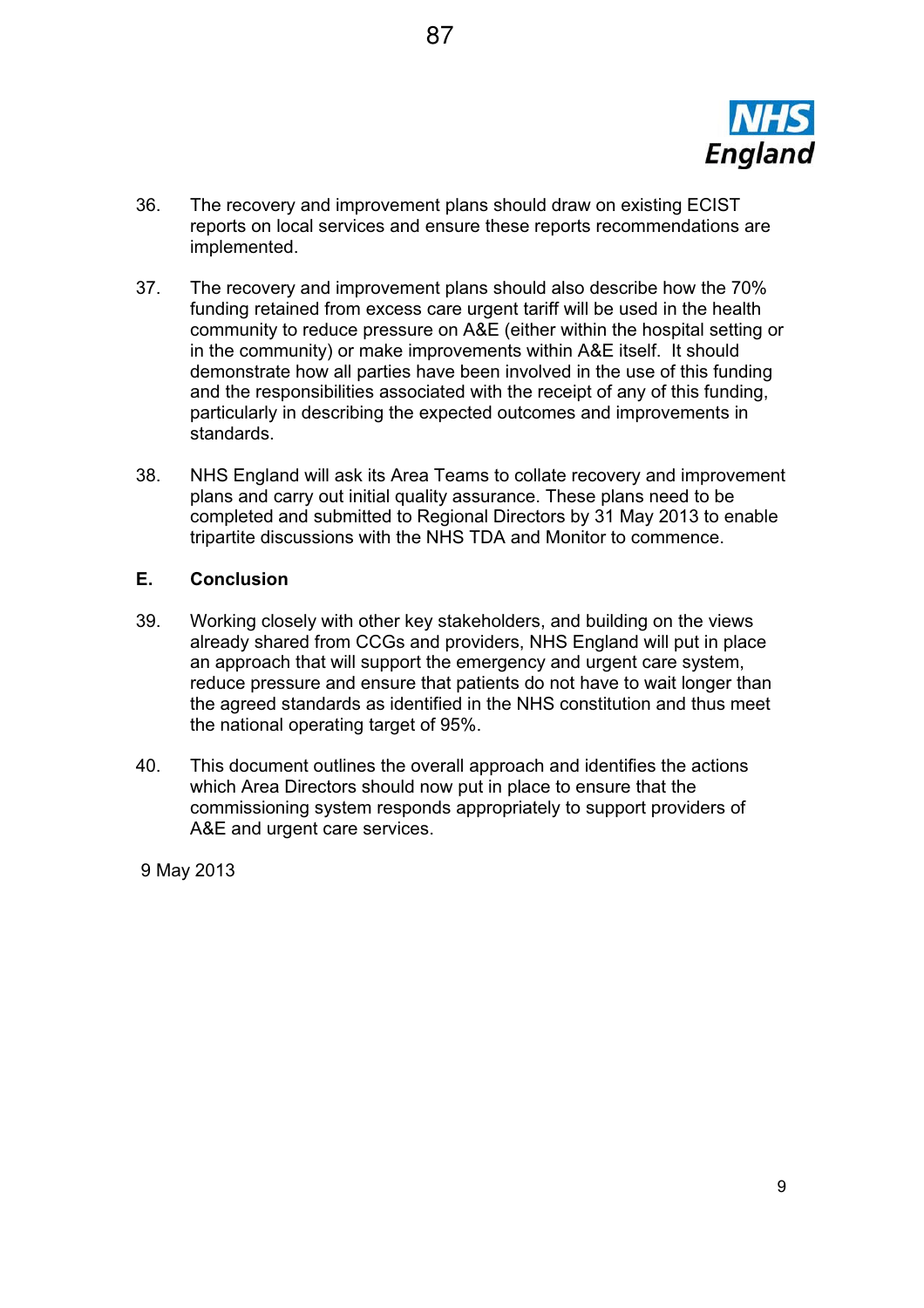**Appendix:** Emergency Care Checklist – Urgent and Emergency Care: A review for NHS South of England (The King's Fund, March 2013)

It is vital that health communities intelligently adapt what is known to work effectively and then ensure that this is actively managed and kept under review. The following approaches are based on current guidance from the Emergency Care Intensive Support Team and findings from our research.

# **Note that the evidence to support the ideas that follow is variable and many depend on the local context.**

## **Urgent Care Boards**

Establish a local Urgent Care Network (UCN) which incorporates strategic and operational leads across the emergency care system including consultants, GPs and ideally patient representatives. Develop robust terms of reference for the local UCN using the good practice set out in the DoH Emergency Care Network guidance.<sup>1</sup>

- Map out the range of existing groups/boards to ensure there is clarity with regard to both process and communications between the UCN and the local Trust Boards.
- Align commissioner and provider priorities and incorporate within a local strategy.
- Ensure all urgent care work streams report back to the UCN to support improved communication.
- Ensure all work streams are supported by programme management and leadership to enable whole system implementation.
- Develop a dashboard to monitor the overall impact of the programme and manage system resilience. The following example of a suite of whole system metrics may be helpful:
	- o A primary care access metric at general practice level.
	- o Ambulance turnaround times (30 minute arrival to clear) and category A and B response time delivery.
	- $\circ$  The four hour standard (underpinned by disposal profiles, showing the % of patients leaving the department after three hours forty five minutes has elapsed (for admitted patients, and two hours for non-admits)
	- o Adult non-elective bed occupancy rate using an agreed non-expanded bed number consistently as the denominator.
	- o Percentage of discharges from hospital before and after midday.

 $^1$  Emergency care networks checklist (2004) Department of Health

http://www.dh.gov.uk/en/Publicationsandstatistics/Publications/PublicationsPolicyAndGuidance/DH\_408 6939 (accessed 6th Jan 2012) This checklist shows how networks can improve patients' care by connecting all the members of a health community. It offers suggestions for membership and an example terms of reference, as well as early steps and specific actions for building effective local networks. It also contains links to support and resources.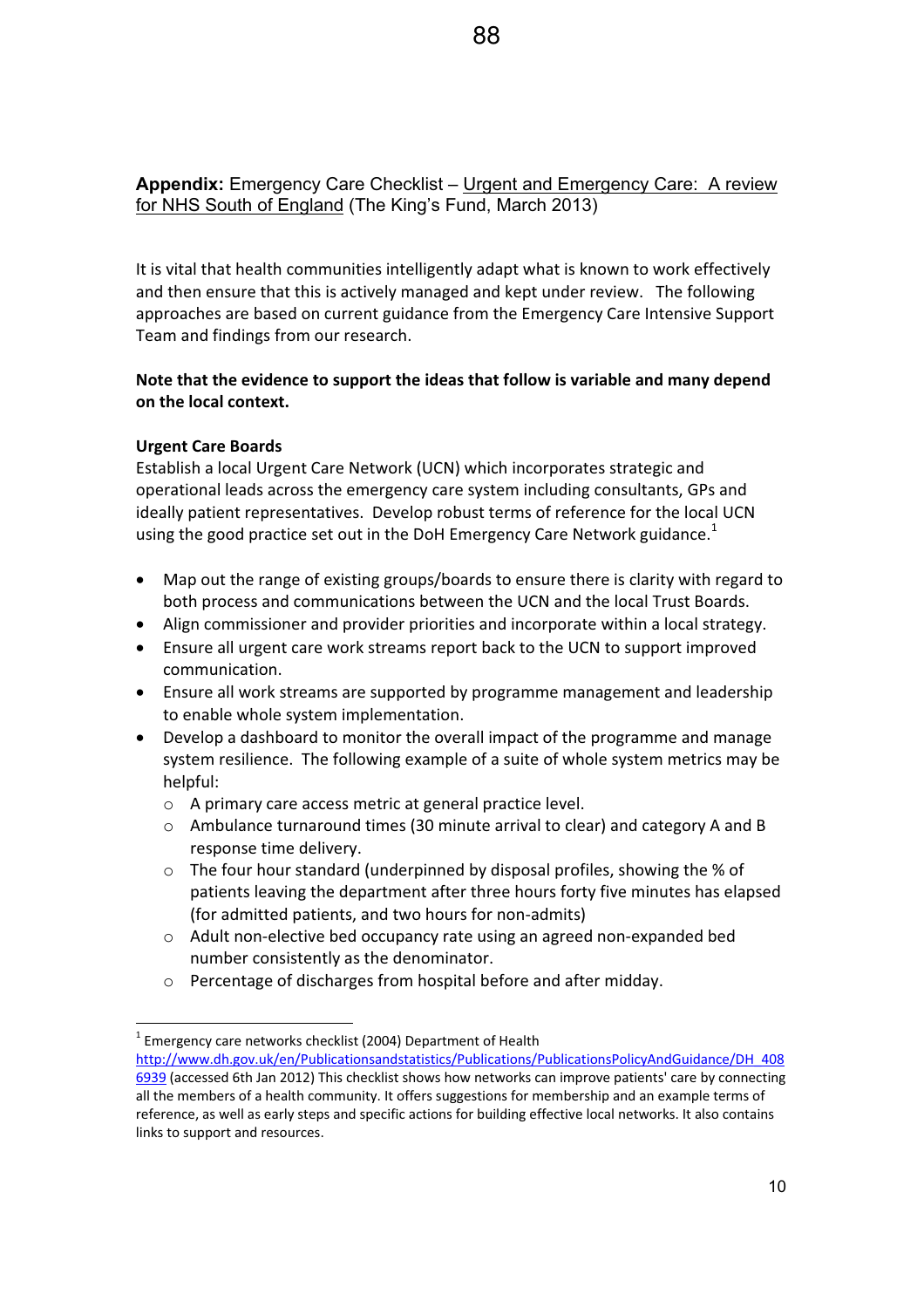- $\circ$  Community service based performance metrics (e.g. rate of delivery of a 4 hour standard for admission avoidance and a 12 hour standard for early supported discharge).
- $\circ$  Average time from referral to assessment for mental health patients with no physical illness.
- o Social care response and performance metrics.
- o Outcome and patient experience metrics (mortality, effectiveness of pain control, patient reported outcome measures etc).

## **Communication and information**

- There should be a clear vision aligned to an emergency care system strategy aimed at improving capacity, demand, patient experience and quality across system. There should be a narrative that focuses on the safety and quality benefits for patients, and the development of a culture that views the system flow as everyone's responsibility across the health and social care community.
- A broad campaign to implement and embed practices known to work (particularly in the hospital) should be considered, this should engage all members of staff in understanding their roles and actions required to improve emergency care performance, and patient flow. There are mobilising and organising techniques which are useful to win hearts and minds and gain commitment - further information on large scale sustainable change is available from the NHS Institute. $2$
- Identify champions to optimise delivery of the emergency care strategy and engage other staff in making a high performing emergency care system "everyone's business". Clinical Directors should view good patient flow and capacity and demand management as part of their responsibility for quality and safety.
- A real time directory of services with capacity information seems to be an important aspect of management.
- The idea of notification systems, GP dashboards and other methods to inform GPs and case managers that their patients are in hospital should be explored.

## **Root cause analysis of emergency care system failures**

Root cause analysis of system failures (such as ambulance handover delays, closure of multiple wards from Norovirus etc.) should be owned and undertaken by individual organisations, but findings shared across the system. There should be a robust assessment of the root causes, with a genuine effort made to get to the real root causes, rather than trying to demonstrate system failure was unavoidable.

The system must ensure findings result in action and improvement – a process of senior review would demonstrate the importance that organisations place on root cause analysis and learning from it.

 $2$  NHS Institute information on large scale change:

http://www.institute.nhs.uk/general/general/leading\_large\_scale\_change.html (accessed June 2012)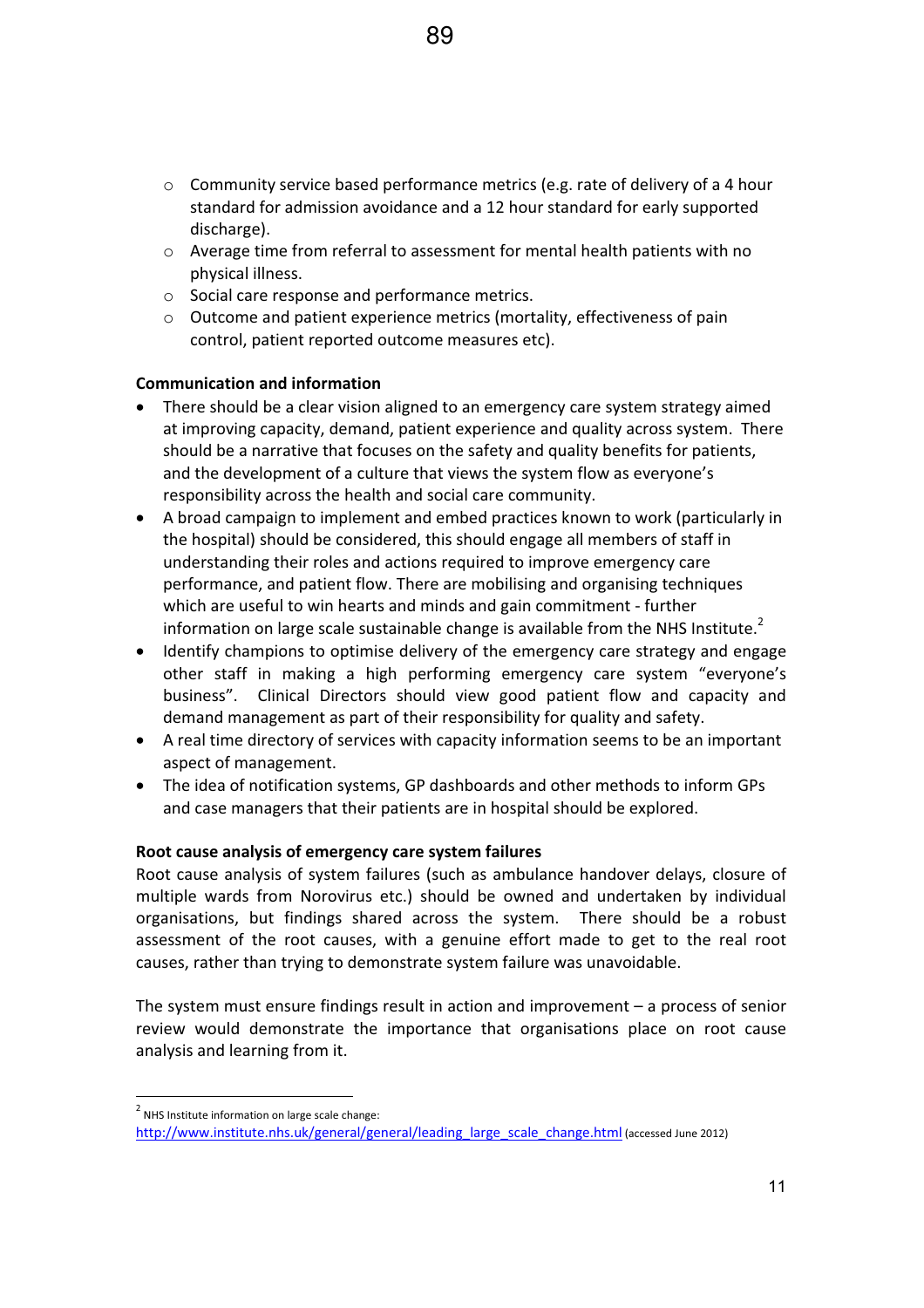# **Commissioning**

Unscheduled care commissioning intentions need to be clear, shared and communicated. The strategy and commissioning intentions need to be owned by local stakeholders and therefor developed with meaningful input from providers.

Commissioning decisions should be made around the approaches that are known to be effective in managing emergency care, these are outlined below. Commissioners should also ensure that the financial flows and contracts for services support patients moving through the system, and do not create dis-incentives and gaming.

Encouraging CCGs to federate and have a single dialogue with providers would go some way to enabling positive relationships to be established.

Commissioning around outcomes and allowing the provider to determine the detail of how services should be provided seems to be a key factor in successful approaches. The model of commissioning emergency care needs to be rethought, with providers given a stronger leadership and responsibility role in determining delivery. Commissioning emergency care needs to shift from a sometimes adversarial approach of micromanaging to one where CCGs take an oversight and scrutiny role, supported by a system dashboard that highlights the system capacity and demand.

## **Internal professional standards**

- Response standards should be agreed for the whole system, including community, ambulance and hospital services, and cover time to:
	- o Assessment (including diagnostics, investigations and therapy services). Within this implement single assessment processes to reduce duplication.
	- o Treatment.
	- o Review.
	- $\circ$  Referral. Within this simplify referral processes, rather than using them as mechanisms to "hold back" work.
	- o Discharge (refer to the section below on discharges).
- Use metrics to measure performance and consistency of delivering IPS.

## **Staff training**

Ensure relevant staff are trained in practices known to be effective (RAT, See and Treat etc.) Primarily focus effort on training key staff and consider using a "train the trainer" approach to roll out new practices quickly.

## **GP practices**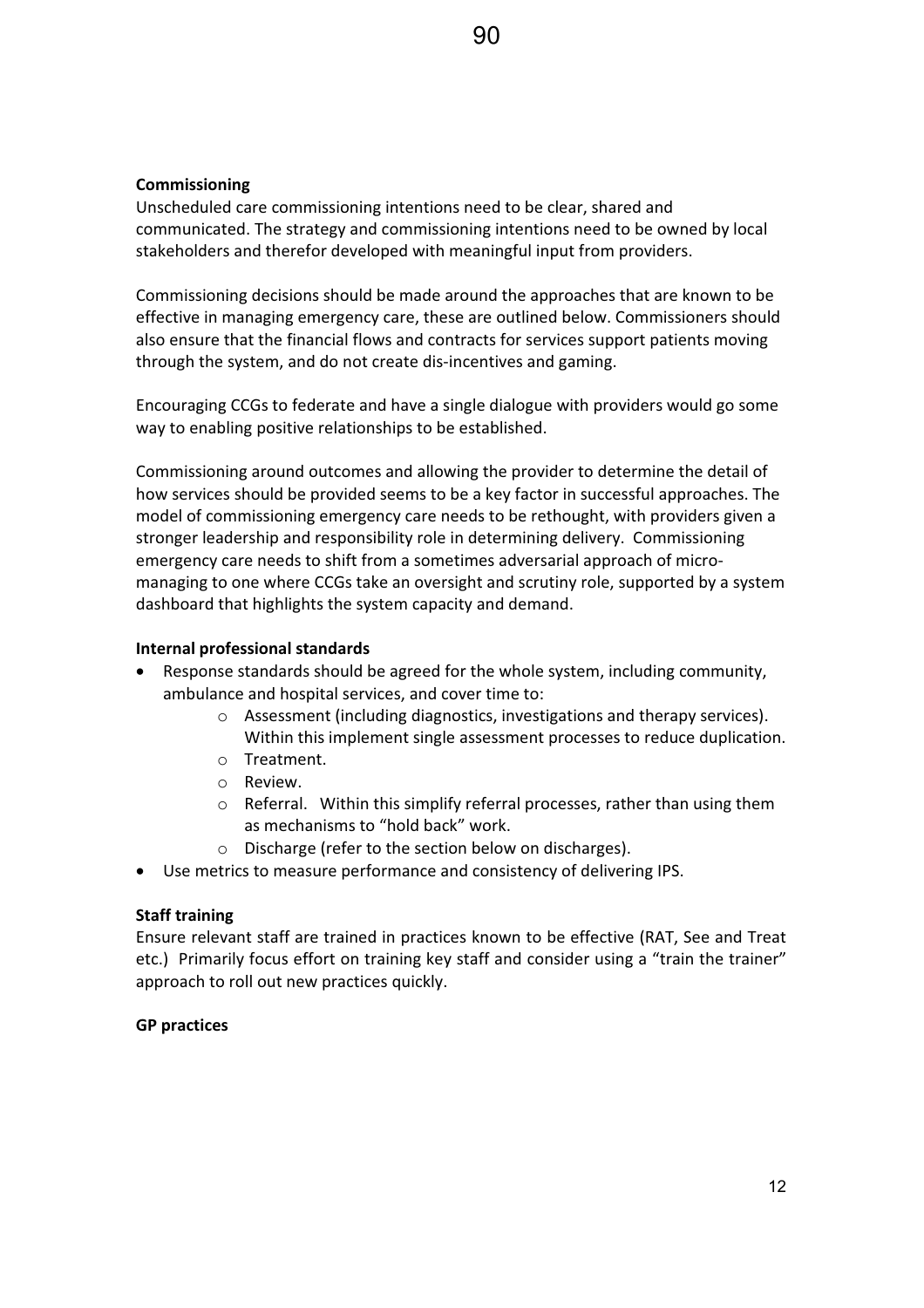- Ensure there are appointments available for urgent cases and follow published guidance.<sup>3,4</sup>
- Consider the use of GP telephone triage and GP call-back to manage demand, although studies around this approach are small scale the evidence is encouraging. Note that it also requires significant redesign of workflows – it is not a simple intervention
- Stagger home visits to reduce 'batching'. Using the ambulance service, nurses or a physician of the day may be one solution.
- Raise patient awareness of alternative services available (other than the emergency department, note that there is limited evidence of the effectiveness of patient education around emergency department avoidance.
- Undertake training and education around end of life.
- Ensure advanced planning is implemented consistently.
- Ensure all patients who need advanced care plans and end of life plans have them in place and that all health professionals they are in contact with are aware of these plans.
- Extending primary care hours is an approach that has yet to be proven and should be monitored.
- Implement productive general practice and other approaches to increase the availability of same day appointments.
- Consider methods for improving continuity of care for complex patients.
- Ensure high quality input into nursing and residential homes, this may require some reallocation of responsibilities.

## **GP out of hours**

- Out of hours service contracts should be outcome based to promote joint working and integration with other services.
- Ensure GP out-of-hour services have access to patient records and care plans.
- Promote a greater emphasis on using alternative systems and patients being able to access the appropriate service based on their need.
- Look to co-locate GP out of hours within the hospital.

#### **Walk-in centres and minor injury centres**

- There are growing concerns around the effectiveness of walk in centres and these centres should be evaluated rigorously.
- Ensure opening times are aligned to other parts of the emergency care system to reduce duplication.

 $^3$  Urgent care: a practical guide to transforming same-day care in general practice. Primary Care Foundation (2009) http://www.primarycarefoundation.co.uk/report.html (accessed 26th November 2012)

<sup>&</sup>lt;sup>4</sup> Introduction and User Guide - Urgent Care in General Practice Toolkit - A practical Toolkit to help GP Practices and GP Consortia improve patient experience and surgery workload. ECIST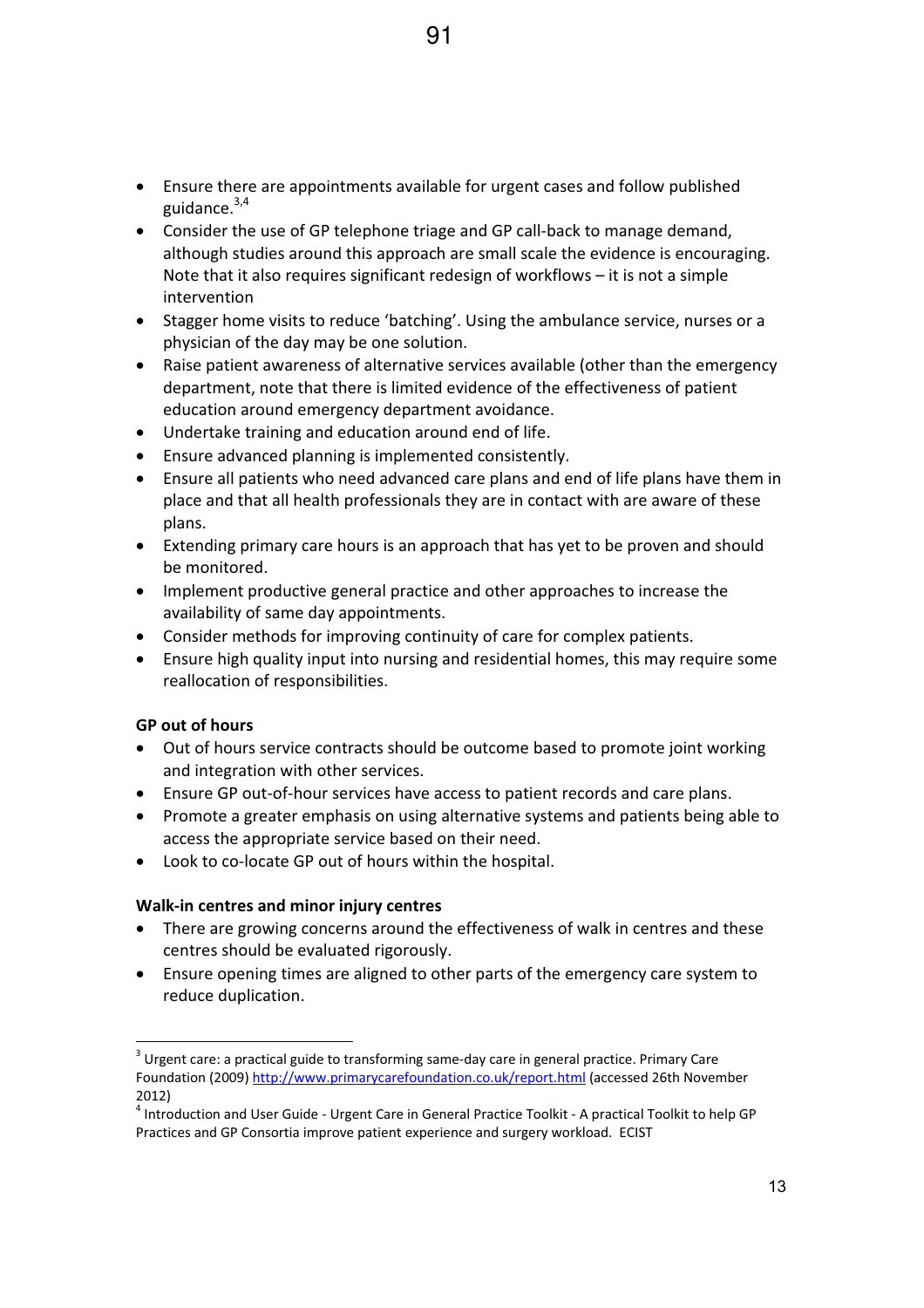- Where possible co-located and integrate with emergency departments.<sup>5</sup>
- **•** Consistently use the See and Treat model.<sup>6</sup>
- Ensure clinical governance and management is integrated with the emergency care system.
- Ensure access to diagnostics.
- **•** Ensure consultant advice is accessible.
- Work with the ambulance service to promote the centre as an alternative when appropriate.

## **Community services**

As noted above the number of evidence based models and actions for community services are less well understood but appear to include the following:

- Critically examine pilots, projects and approaches. Ensure that initiatives are thoroughly evaluated and only roll out the most cost effective and promising.
- Remove some of the complexity, overlaps and individual schemes to create services on a large enough scale to be able to make significant differences in terms of supporting patients with long term conditions
- Ensure community services and can anticipate demand and are able to flex capacity to meet needs.
- Ensure there are simple referral criteria and streamlined assessments and documentation that enable patients to be transferred quickly.
- Consider basing community services around key hospital providers to enable strong relationships and integrated teams to be established.
- $\bullet$  Use case management and risk stratification when appropriate.<sup>7</sup>
- **•** Provide integrated health and social care crisis support teams.<sup>8</sup>
- Provide IV support to patients in the community.

## **Nursing and care homes**

There is evidence that nursing and care home residents receive low levels of clinical care and that making good these shortfalls significantly reduces the number of emergency

<sup>&</sup>lt;sup>5</sup> Chalder. M., *et al* (8 March 2003) Impact of NHS walk-in centres on the workload of other local healthcare providers: time series analysis. BMJ: Primary Care. Vol 326

http://www.bmj.com/content/326/7388/532.reprint?maxtoshow=&HITS=80&hits=80&RESULTFORMAT= &fulltext=%22walk%20in%20centres%22&searchid=1&FIRSTINDEX=10&sortspec=date&resourcetype=HW  $CIT$  (accessed 26<sup>th</sup> November 2012)

 $^6$  Keep things moving – see and treat patients in order (2008) Quality Service and Improvement Tools. NHS Institute

http://www.institute.nhs.uk/quality\_and\_service\_improvement\_tools/quality\_and\_service\_improvement

<sup>&</sup>lt;u>\_tools/keep\_things\_moving\_-\_see\_and\_treat\_patients\_in\_order.html</u> (accessed 1st Nov 2012)<br><sup>7</sup> Purdy, S. *et al*. (2012) Interventions to reduce unplanned hospital admission: A series of systematic reviews. Final Report June 2012. University of Bristol, University of Cardiff, National Institute for Health Research

 $^8$  Thistlethwaite. P. (2011) Integrating health and social care in Torbay: improving care for Mrs Smith. London: King's Fund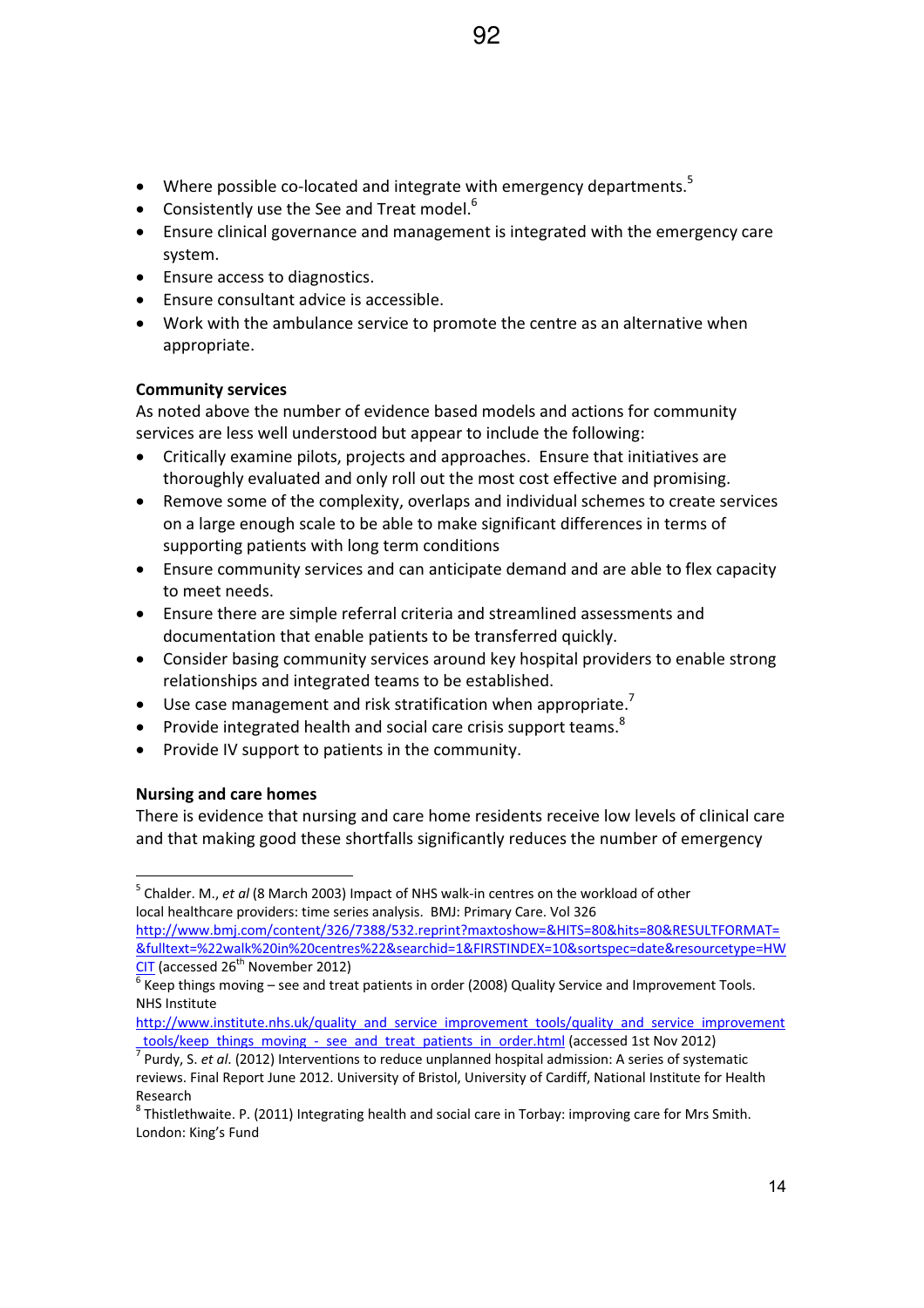attendances and admissions.<sup>9</sup> It is estimated that between 8% and 40% of patients seen in the emergency department that come from care homes could have been cared for outside of the department.<sup>10</sup> This patients are also at risk of rapidly decompensating once in the hospital, and where possible should be treated within nursing and care homes.

- Provide and end of life education, training and support to nursing and care homes.
- $\bullet$  Implement advanced care plans.<sup>11</sup>
- **•** Ensure regular case review and medicines management reviews.
- Increase the level of medical care and access to specialist advice (geriatricians and GPs) in nursing and care homes. $^{12,13,14}$
- Provide IV support.

## **Frail elderly**

Although these represent a relatively small number of overall admissions this patient group has a very high propensity to be admitted and once in hospital often decompensate, have a long length of stay and are problematical to discharge, therefore generating a large number of bed days.

The successful discharge of frail older people following an emergency admission to hospital relies on effective joint working between NHS, social care partners and the independent sector. In organising discharge systems, a whole systems approach is important. This should aim to anticipate and promptly respond to potential bottlenecks or obstacles, smooth patient flow, and recognise the interdependency between partners.

It is important to commission and embed practice and processes with a proven record of enhancing patient flow within acute hospitals – a summary of these effective

 $^9$  Steves. C.J., Schiff. R., Martin. F.C. (2009) Geriatricians and care homes: Perspectives from geriatric medicine departments and primary care trusts, Clinical Medicine 9:6 528-533

 $10$  Carter., Skinner., Robinson. (1998) Patients from care homes who attend the emergency department: could they be managed differently Emerg Med J doi:10.1136/emermed-2012-201630)

<sup>11</sup> Caplan. G.A., *et al* (2006) Advance care planning and hospital in the nursing home. Age and Ageing 2006; 35: 581–585 http://ageing.oxfordjournals.org/content/35/6/581.full.pdf+html (accessed 26 November 2012)

<sup>&</sup>lt;sup>12</sup> Steves. C.J., Schiff. R., Martin. F.C. (2009) Geriatricians and care homes: Perspectives from geriatric medicine departments and primary care trusts, Clinical Medicine 9:6 528-533

<sup>&</sup>lt;sup>13</sup> Crilly. J., Chaboyer. W., Wallis. M. (2011) A structure and process evaluation of an Australian hospital admission avoidance programme for aged care facility residents, Journal of Advanced Nursing 68:2, 322-334.

<sup>&</sup>lt;sup>14</sup> Evans. G. (2011) Factors influencing emergency hospital admissions from nursing and residential homes: positive results from a practice-based audit. Journal of Evaluation in Clinical Practice. 17:6. 1045-49.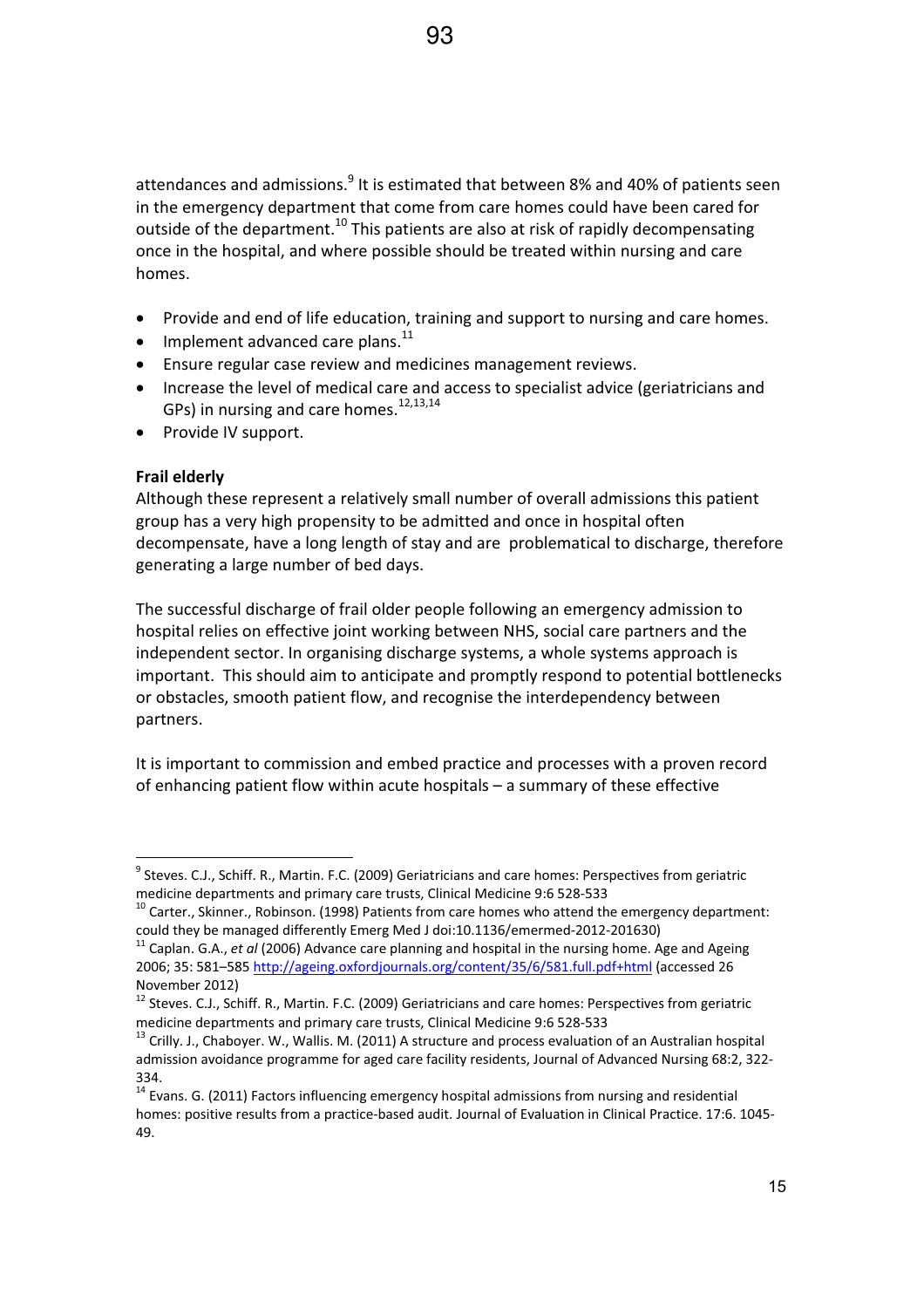approaches is available from the Intensive Support Team.<sup>15</sup> These approaches should also ensure there is an active 'pull' from the community to ensure frail elderly patients who are medically fit to be discharged can return to the community.

#### **Addictions and mental health**

There is evidence from local studies that a small number of users of emergency services are 'frequent attenders' that often result in admission.Many of these frequent attenders suffer from drug and alcohol addictions or mental illness, or have social problems such as homelessness or unemployment.

- Develop and implement an alcohol strategy. Alcohol abuse has been found to account for 12% of emergency department attendances and 6.2% of hospital admissions.<sup>16</sup>
- **•** Establish rapid response services for people with mental illness.<sup>17</sup> This should include approached for both known and unknown users.
- Implement psychiatrist input out of hours; case management; assertive outreach services; and within hospital liaison services especially for mental illness and alcohol abuse to reduce attendances, admissions and costs.<sup>18,19</sup>

## **Paediatrics**

- Evaluate GP access, particularly between 3pm-8pm.
- Look at the GP skill mix and ensure paediatric primary care is available at a high standard.
- Review the appropriateness and availability f of paediatric cover in hospital.

## **Ambulatory emergency care directory**

The Ambulatory Emergency Care Directory was published in 2007 by the NHS Institute, identifying 49 emergency conditions and clinical scenarios that have the potential to be managed on an ambulatory basis.<sup>20</sup> Actively managing patients with ambulatory care sensitive conditions (through vaccination; better self-management; disease-

<sup>&</sup>lt;sup>15</sup> Effective Approaches in Urgent and Emergency Care. Paper 3. Whole system priorities for the discharge of frail older people from hospital care. (2012) ECIST

<sup>&</sup>lt;sup>16</sup> Pirmohamed. M., *et al* (2000) The burden of alcohol misuse on an inner-city general hospital. QJM (2000) 93 (5): 291-295.doi: 10.1093/qjmed/93.5.291.

http://qjmed.oxfordjournals.org/content/93/5/291.short (accessed 2 Nov 2012)

<sup>17</sup> Glover. G., Arts. G., Babu. K.S. (2005) Crisis Resolution teams and inpatient mental health. Centre for Public Mental Health, University of Durham.

<sup>18</sup> Althaus. F., Parox. S., Hugli. O., Ghali. W.A., Daeppen. J-B. *et al* (2011) Effectiveness of interventions targeting frequent users of emergency departments: a systematic review, Annals of Emergency Medicine, 58:1, 41Ͳ52.

 $19$  Tadros. G., Salama. R., Mustafa. N., Pannell. R., Balloo. S. (2011) The Rapid Assessment Interface and Discharge Liaison Team, City Hospital Birmingham: Evaluation Report December 2009 – September 2010.

<sup>&</sup>lt;sup>20</sup> Ambulatory Emergency Care Directory (2007)

www.institute.nhs.uk/option,com...194/.../products\_id,181.html (accessed 5<sup>th</sup> December 2012)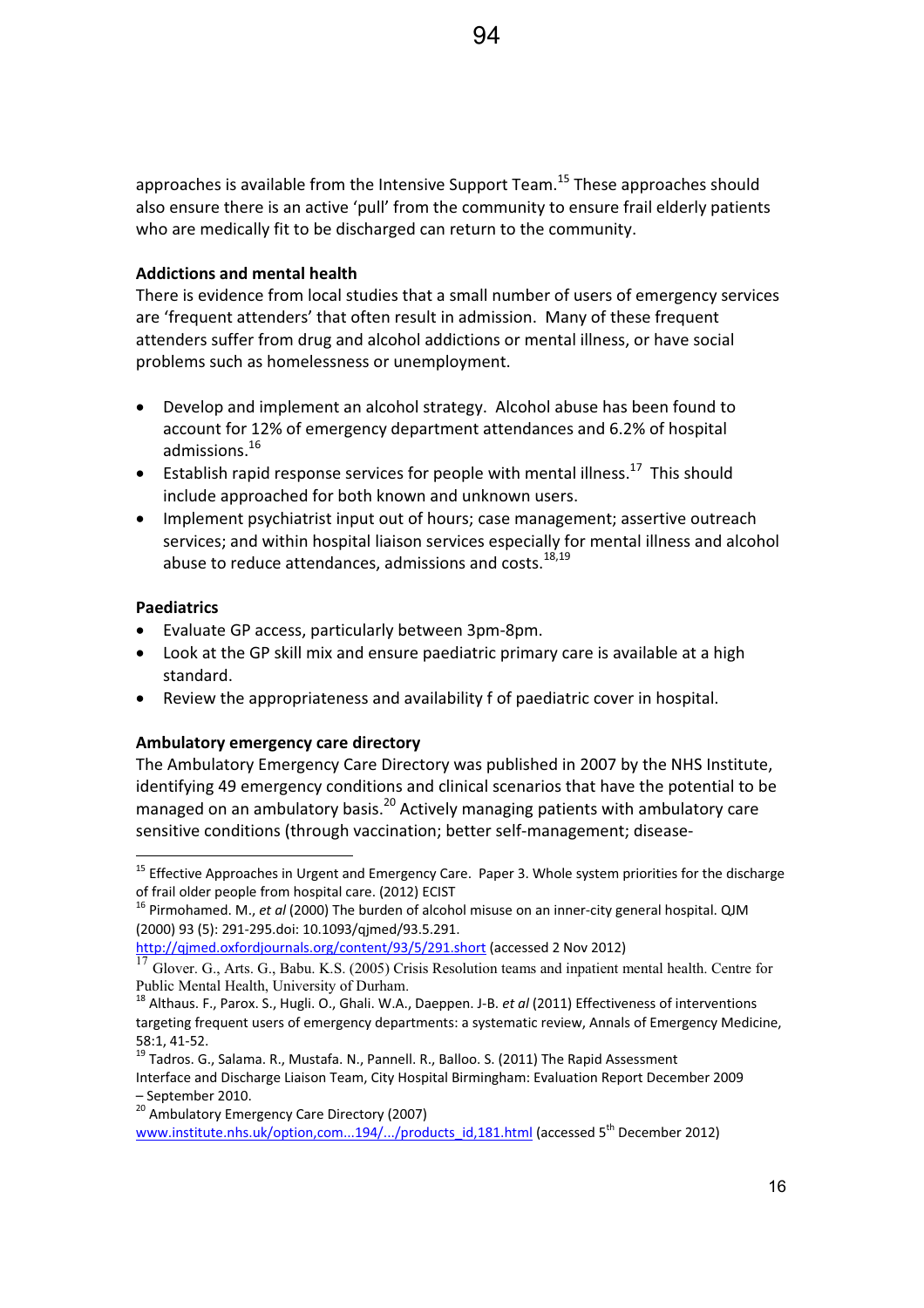management or case-management; or lifestyle interventions) prevents acute exacerbations and reduces the need for emergency hospital admission.

- Ambulatory care services should be provided as an unscheduled service with closer working between the emergency department consultants and acute physicians. Have a clear plan to roll out at least two emergency conditions to the service each year and mainstream them.
- Ensure senior clinical decision makers are available to decide on the need for admission.
- Ensure ambulatory emergency care is available for all patients who meet the criteria.
- Ensure access to timely investigations to support clinical decision making.
- Community clinics for diabetes, heart failure and respiratory patients can be very expensive and the approaches to these inconsistent. Linking these outreach clinics to ambulatory care models may be a good use of scarce resources.

#### **Ambulance services**

Analysis of ambulance demand is key to understanding where to focus attention in the emergency care system.

Although there are some known approaches to improving performance (outlined below), the ambulance services still remains a largely untapped resource of skills and experience, both clinical and managerial, that should be explored further.

- Access to care plans and advanced care plans was flagged as an important area.
- **Establish emergency care practitioners.**<sup>21,22,23</sup>
- Ambulance handover should follow guidance available.<sup>24</sup>
- Review contracts to ensure that transport is available in a timely manner for patients who are medically fit and require ambulance transport back into the community.
- Analyse ambulance call outs to identify causes and areas of increase. Target frequent callers – including GPs

## **The emergency department**<sup>25</sup>

 $21$  Mason. S., O'Keeffe. C., Coleman. P., Edlin. E., Nicholl. J.(2007) Effectiveness of emergency care practitioners working within existing emergency service models of care, EMJ. 24:239-43

 $^{22}$  O'Hara. R., O'Keeffe. C., Mason. S.. Coster. J.E., Hutchinson. A. (2012) Quality and Safety of care provided by emergency care practitioners, EMJ. 29:327-32

<sup>23</sup> *Ibid* O'Hara *et al* (2012)

<sup>&</sup>lt;sup>24</sup> NHS South West - Ensuring timely handover of patient care - ambulance to hospital (2008) http://www.dh.gov.uk/en/Publicationsandstatistics/Publications/PublicationsPolicyAndGuidance/DH\_089 072 (accessed 30th Nov 2012)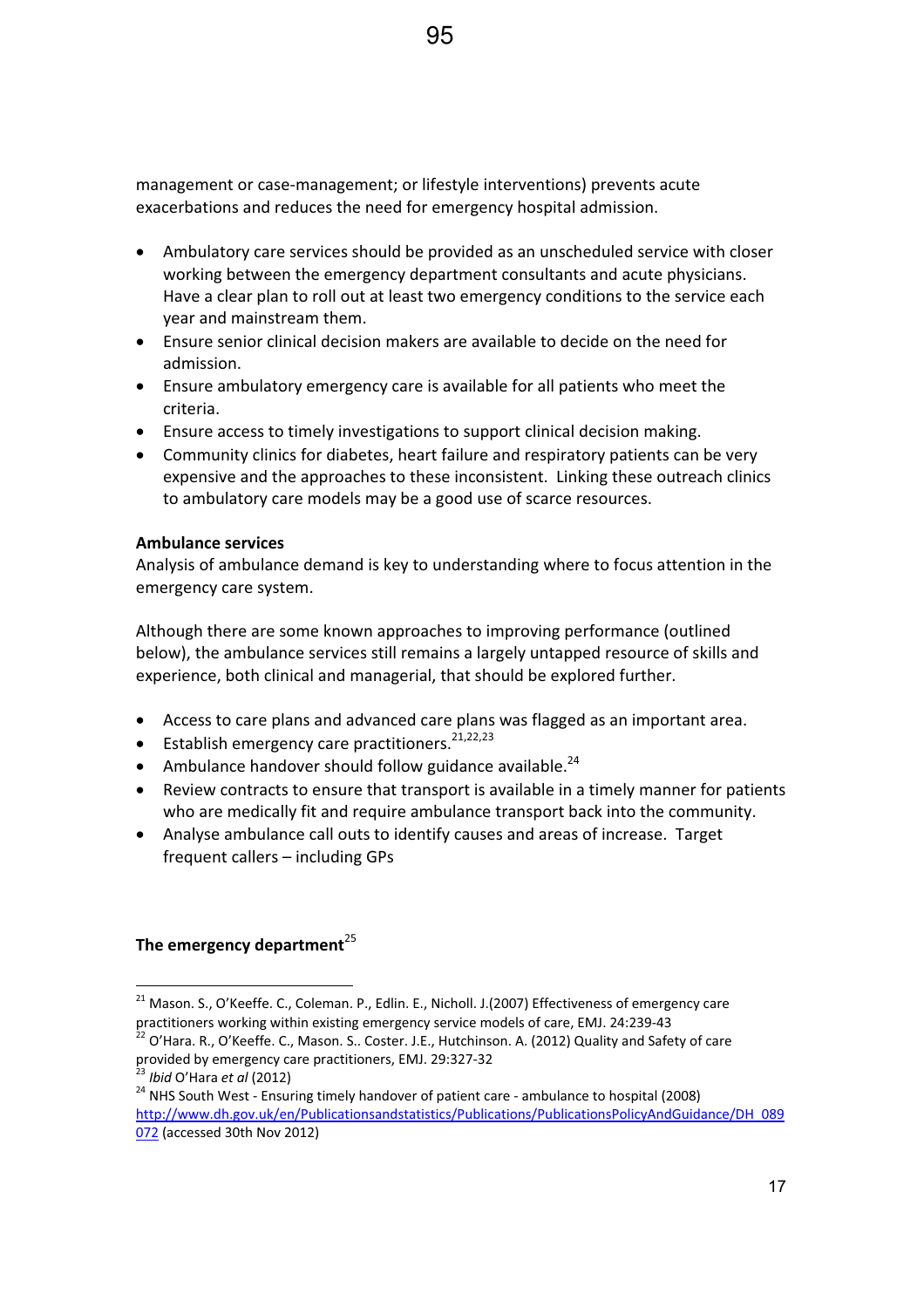- Implement Rapid Assessment and Treatment (RAT) for "majors" patients.<sup>26</sup> Early senior review is likely to increase the number of people able to be managed at home and to prevent adverse outcomes.<sup>27</sup>
- $\bullet$  Implement See and Treat for patients with minor injuries and illnesses.<sup>28</sup>
- Reduce or eliminate triage.
- **Emergency department crowding Adopt the College of Emergency Medicine** guidance around full capacity protocols.<sup>29</sup>
- Use appropriately trained nurses to admit patients in liaison with specialities.
- Review layout and physical capacity of the emergency department.
- Review services provided in the emergency department to ensure that inappropriate services (such as review services and follow up services) are removed to free up clinical time.
- Trusts need have a clinical staffing strategy to ensure the provision of the required competencies on an hour by hour basis. An appropriate mix of consultants, middle grades, advanced nurse practitioners, majors nurse practitioners, physician assistants and extended role HCAs need to be developed. This needs to be underpinned by robust job planning.

## **Patient streaming**

- Create separate streams for minors and majors, with dedicated staff, processes and coordination. Create processes to ensure that the major's stream is not halted by a full resuscitation room.
- The ED should avoid acting as the default arrival point for referrals that do not require resuscitation or stabilisation (e.g. most GP or clinic referred patients) – these patients should by-pass the emergency department and go directly to acute medical units or specialist beds.

<sup>&</sup>lt;sup>25</sup> Effective Approaches in Urgent and Emergency Care. Paper One. Priorities within Acute Hospitals (2011) **ECIST** 

<sup>(</sup>http://www.nhsimas.nhs.uk/fileadmin/Files/ECIST\_Conference\_October\_2012/ECIST\_papers/FINAL\_ECIS T\_Paper\_1\_-\_Priorities\_within\_Acute\_Hospitals.pdf (accessed 5th December 2012)

<sup>&</sup>lt;sup>26</sup> Effective Approaches in Urgent and Emergency Care. Paper Two - Rapid Assessment and Treatment Models in Emergency Departments. (June 2012) ECIST

http://www.nhsimas.nhs.uk/fileadmin/Files/ECIST\_Conference\_October\_2012/ECIST\_papers/FINAL\_ECIS T\_Paper\_2\_ -\_Rapid\_Assessment\_and\_Treatment\_in\_EDs\_June\_2012.pdf (accessed 30th Nov 2012)

Caring to the End? A review of the care of patients who died in hospital within four days of admission A report of the National Confidential Enquiry into Patient Outcome and Death (2009)

http://www.ncepod.org.uk/2009report2/Downloads/DAH\_report.pdf (accessed 7th Jan 2013) Emergency Admissions: A journey in the right direction? A report of the National Confidential Enquiry into Patient Outcome and Death (2007) http://www.ncepod.org.uk/2007ea.htm (accessed 7th Jan 2013)

 $28$  Keep things moving – see and treat patients in order. Quality Service and Improvement Tools. (2008) NHS Institute

http://www.institute.nhs.uk/quality\_and\_service\_improvement\_tools/quality\_and\_service\_improvement tools/keep\_things\_moving\_ - see\_and\_treat\_patients\_in\_order.html (accessed 1st Nov 2012)

<sup>&</sup>lt;u>29</u> The College of Emergency Medicine - Crowding in Emergency Departments (August 2012) secure.collemergencymed.ac.uk/code/document.asp?ID=6296 (accessed 1<sup>st</sup> Nov 2012)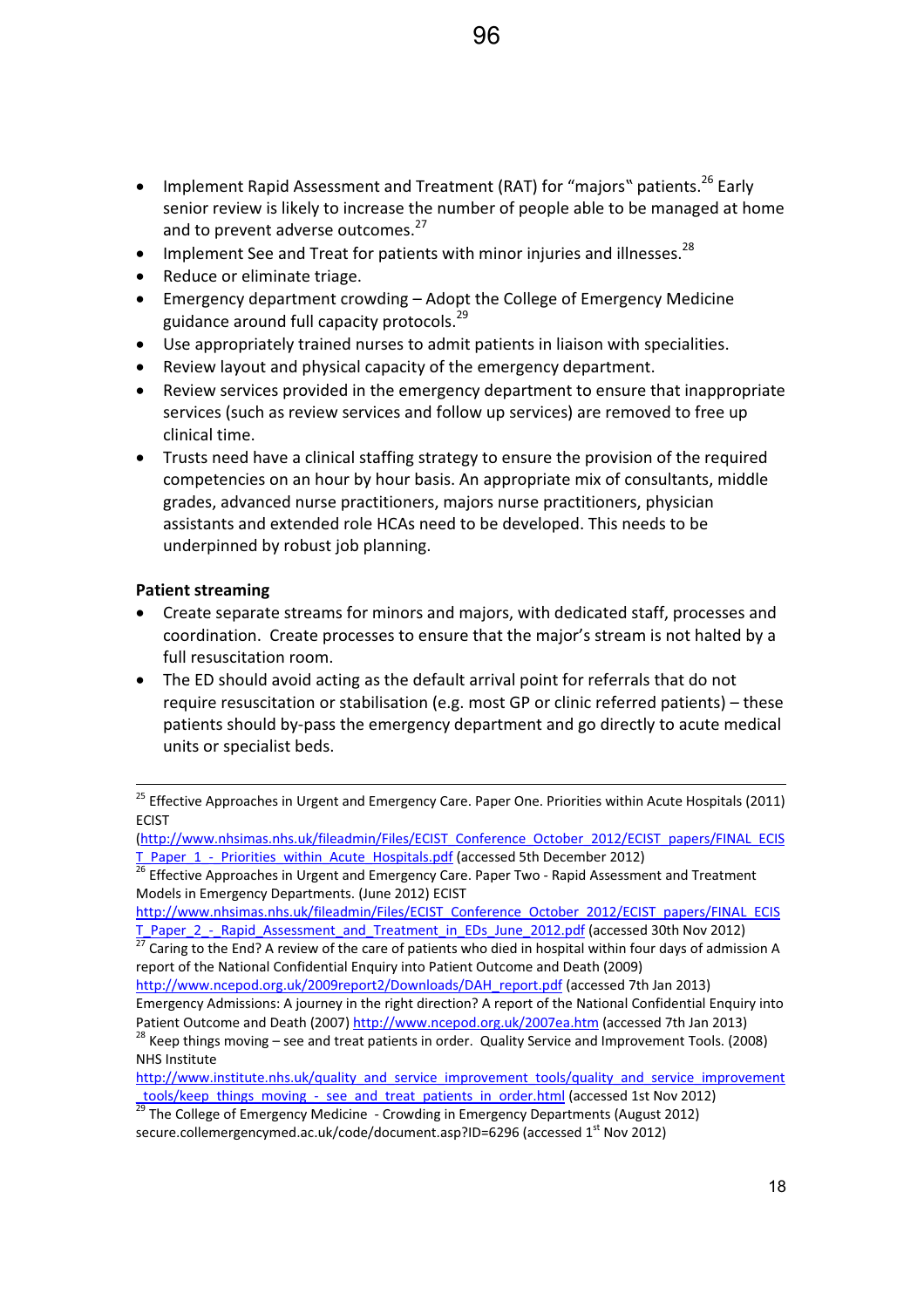- Ensure senior decision makers in high volume specialties are available to attend the emergency department within thirty minutes of referral.
- Ensure the emergency department has direct admission rights using agreed protocols.
- Provide short stay capacity for patients with an anticipated length of stay of up to two midnights (assessment and short stay capacity is usually co-located in acute medical units). A review of what is achievable through short stays in unscheduled care has been published by the NHS institute.<sup>30</sup>
- Further streams should be to specialist beds (for complex speciality patients requiring greater than seventy two hour stays), beds for patients with complex discharge needs (e.g. the frail elderly) and catastrophic illness (e.g. critical care and stroke patients).
- Ambulatory emergency care should be provided where appropriate.

# **Acute Assessment Unit (AMU)**

There is an issue with a lack of standard terminology across the country (they can also be known as Clinical Decision Units / Observation Units /Acute Medical Units / or Surgical Assessment Unit), which can lead to confusion as to what is being described and what the core function of these units is. The ownership, role and responsibility of all such units should be clearly defined and agreed by the clinical leadership of the trust. The Royal College of Physicians has set out a clear set of standards for medical assessment units; these have been supplemented recently with guidance on workforce and job planning. $31$ 

- When undertaking clinical duties on the AMU, the consultant should be free from any other specialty, ward or management commitments.
- Individual consultants' duties on the AMU should be for two or more consecutive days; any variation must be specifically designed to optimise continuity of care on the AMU.
- Appropriate diagnostic and support services should be provided seven days per week, to ensure that the full benefits of consultant delivered-care to patients are realised.
- During the period of consultant presence on AMU, all newly admitted patients should be seen within six to eight hours, with the provision for immediate review as required according to illness severity.
- A newly admitted patient must be seen by a consultant within 14 hours after arrival on AMU.

<sup>&</sup>lt;sup>30</sup> Focus on Short Stay: NHS Institute (2007) http://www.institute.nhs.uk/option,com\_joomcart/Itemid,26/main\_page,document\_product\_info/produ cts id,192.html (accessed Jan 7<sup>th</sup> 2013)

<sup>&</sup>lt;sup>31</sup> http://www.rcplondon.ac.uk/sites/default/files/documents/acute-care-toolkit-4.pdf (accessed 7th Jan 2013)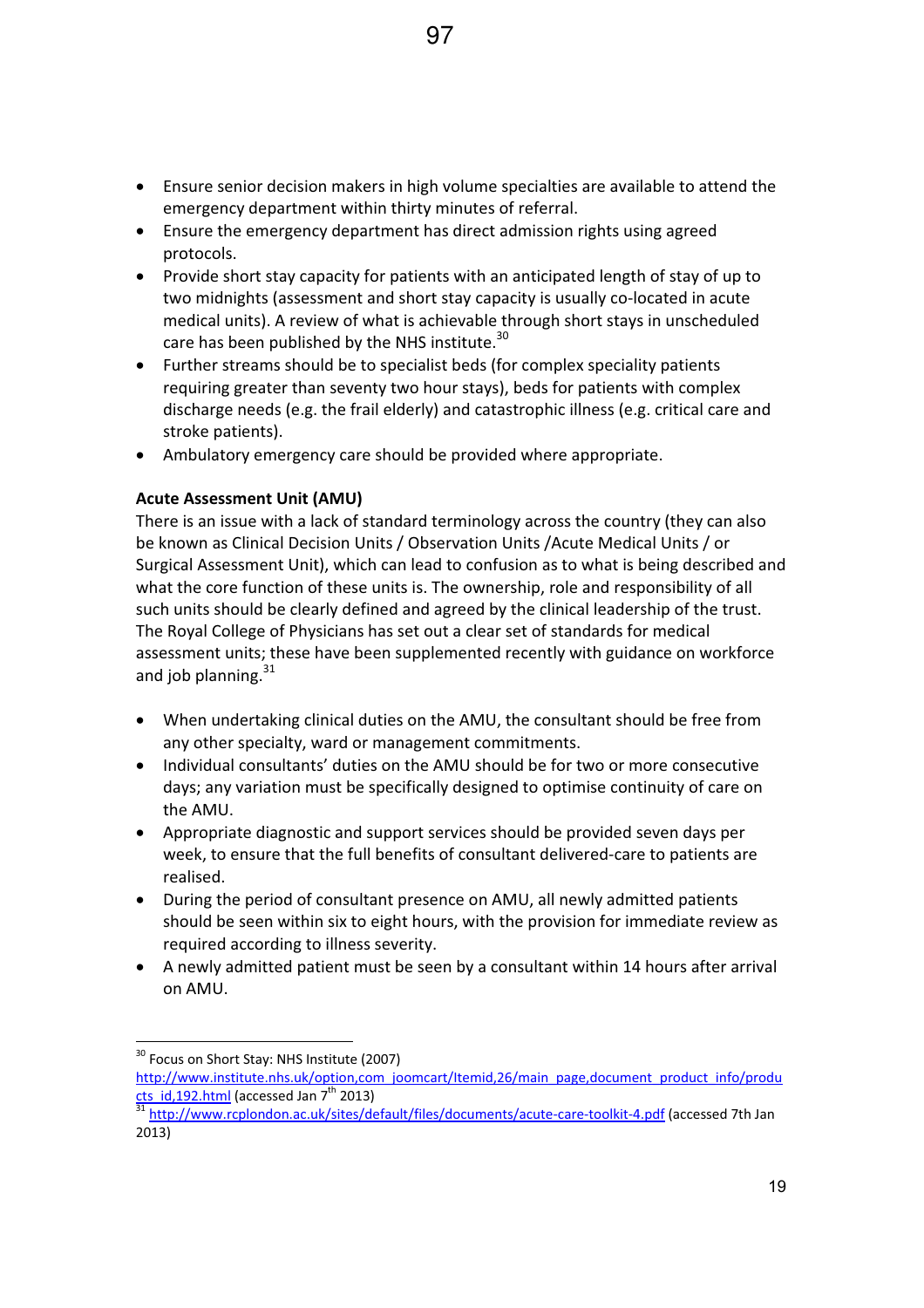- All patients in the AMU should be reviewed twice each day by the AMU consultant or appropriate specialty team.
- Consultant presence on the AMU should start no later than 8am.
- Duration of an individual consultant's presence on the AMU should usually be between eight and 12 hours.
- Extended evening working until 10pm should be considered, depending on local patterns of patient referral and arrival.

The units should also ensure:

- It stays below 85-90% utilisation at all times so that it has capacity to care for the anticipated number of arrivals hour by hour.<sup>32</sup>
- Consultant-led rolling ward rounds to avoid batching patients to be seen on "set piece" ward rounds.
- Clear systems for patients requiring specialist care, so they can be cared for in the most appropriate setting as quickly as possible.
- A targeted discharge standard of all patients to be discharged by 1pm, to be reviewed at an 8am board round (anything beyond that would be regarded as a breach and attract the same root cause analysis as an emergency department breach).
- Standardised clerking documentation.
- "Home for Lunch" schemes, whereby the hospital gives patients written commitment to get them home for lunch on their day of discharge, and therefore to plan to move the patient from their bed to the discharge lounge early in the day; family members and carers are also alerted.
- Regular patient experience monitoring supported by performance information as the patient experience of these busy, noisy units is often very poor and patients often stay there for inappropriately long periods.

The Surgical Assessment Unit at one trust had a clear patient cohort and it takes referrals from the emergency department and direct from GPs. The Unit is well supported, with a co-ordinator undertaking a nursing assessment and a junior doctor reviewing within 30 minutes. More senior support at middle grade or consultant level is easily accessible, with an operating list close by providing ready access if required. Access to diagnostics was good, with ring-fenced ultrasounds and reserved CT slots, duplex scanning and a set weekend consultant radiologist schedule. There are twice-daily board and safety rounds of each patient with a multi-disciplinary team present around the white board (scripted morning meeting at 9am focussing on actions required to discharge home, then a briefer handover meeting at 12pm). The estimated discharge dates are consultant-led and a discharge lounge available for "fit for discharge" patients.

 $32$  Planning for predictable flows of patients into unscheduled care systems beyond the Emergency Department: Meeting Demand and Delivering Quality. (February 2010) ECIST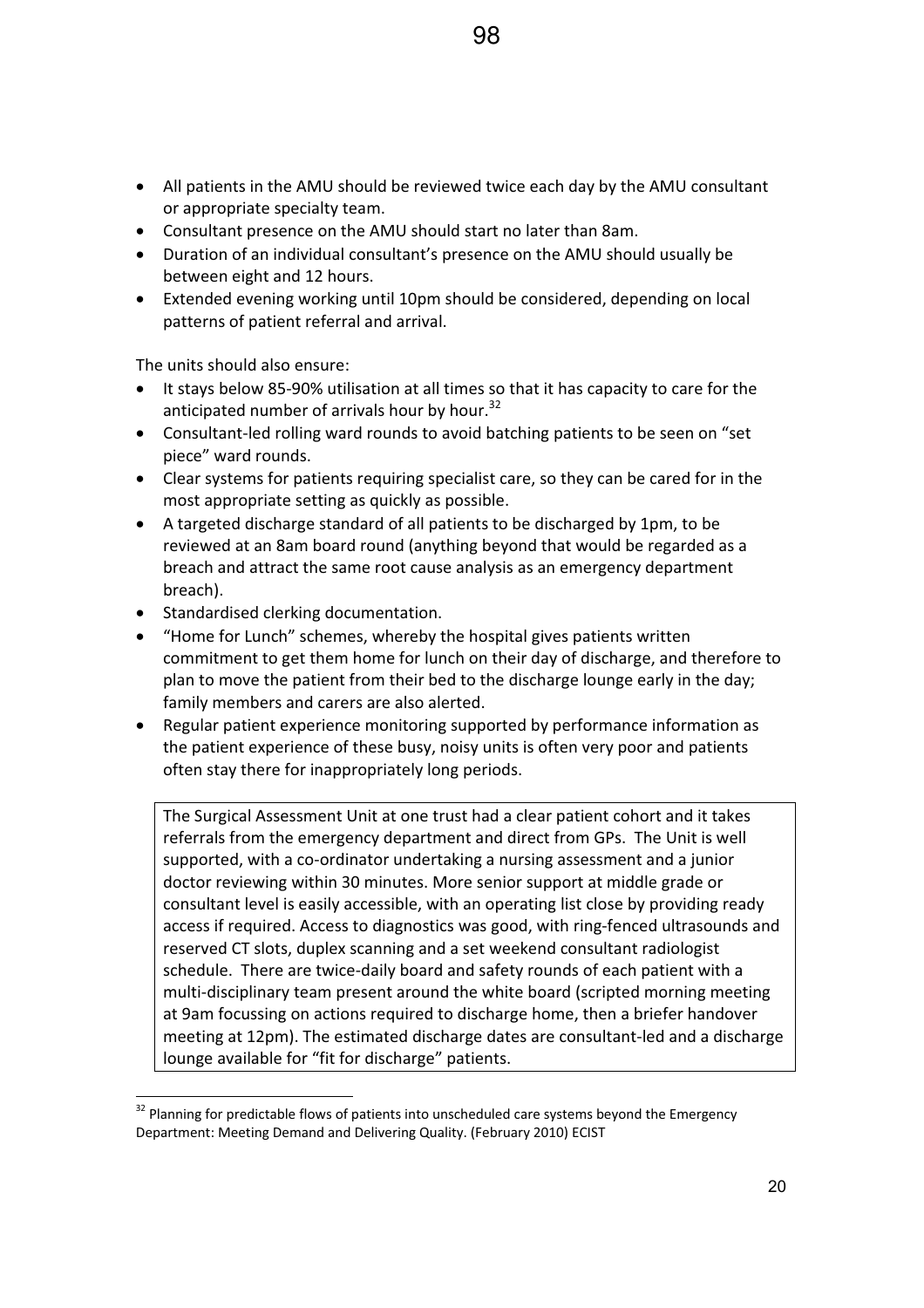#### **Escalation beds**

• Adding the capability to flex capacity has the risk of changing admission thresholds and the story of winter wards that prove impossible to close is well known. Solutions that allow capacity flex, without creating supplier-induced demand are required. The effective use of AMUs (that maintain approximately 15% free capacity) can mean specialities wards can operate at close to 100%.

#### **Specialty Wards**

- Ensure that a consultant sees all patients, and their care plans are confirmed, within two to three hours of admission to the ward (or a maximum of twelve hours if admitted out of hours), and sooner if the patient's clinical need requires it.
- Twice daily one-stop board-ward rounds should be the standard. Develop 'one stop ward rounds', where tasks such as completing a 'To Take Out' form and filling request forms are completed before the round moves onto the next patient (avoid batching work to the end of the round).
- Ward managers need to be supernumerary to coordinate and drive care.
- Schedule main ward rounds for the mornings, and see potential discharges first, so that beds are freed as early as possible.

#### **Step down facilities**

Look into establishing step down beds for patients awaiting complex care packages, and private funded nursing home patients deciding on placements.This would improve the flow of the hospital. Using community services or contract home care nursing providers for rapidly creating home care support also seems to be effective

#### **Readmissions**

Discharge planning, risk stratification of patients being discharged, support with medications and community and social care support are all well understood interventions in this area.

There have been some successful approaches to hospital led discharge teams, who provide continuity of care to patients in the first few weeks after discharge and have prevent readmissions. Another approach is to have a dedicated number for possible readmissions and access to a clinic for patients to come to and be reviewed by a consultant.

#### **Discharge planning**

• Every patient having a consultant-led expected date of discharge (EDD) completed within 12 hours of admission (a number of trusts have found specifying a morning discharge helps improve bed availability earlier).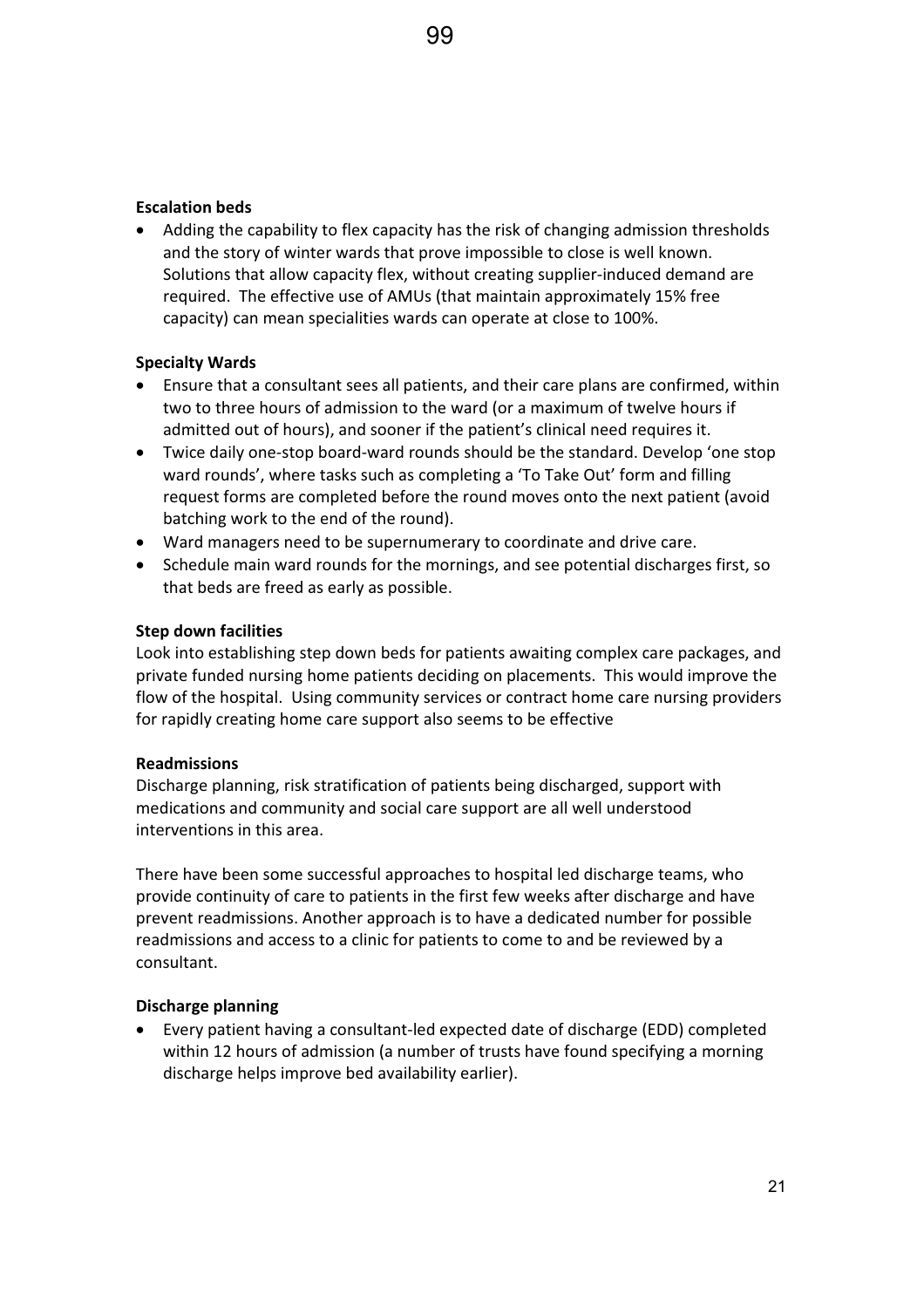- Care plans must include an EDD and criteria for discharge. Empower the multidisciplinary team to discharge when criteria are met (particularly at weekends), rather than waiting for senior medical confirmation.
- There should be daily, early morning board rounds by a senior clinical decision maker (normally a consultant) to ensure that the care plan is on track.
- Schedule short board rounds for the mornings, and see potential discharges first, so that beds are freed as early as possible and those patients who are deteriorating are picked up early by a senior doctor.
- Clinical criteria for discharge recorded in each patient's notes.
- Any non-clinical change to the EDD should be captured separately and reviewed.
- Identify patients at risk of prolonged stay at an early stage using simple tools like the Blaylock assessment.<sup>33</sup>
- Manage planning for frail elderly people assertively to avoid in-hospital decompensation with associated prolonged stays.<sup>34</sup>
- Ensure services required for discharge are accessible at weekends.
- $\bullet$  Co-locate social services staff with the discharge planning team in the hospital. Another option which has been effective is twice weekly conference calls with a strong chair and with decision makers present.
- Simplify the documentation and forms surrounding patient transfers.

## **System capacity and demand management**

• Develop system wide predictive modelling based on demand and capacity utilising the national bed management tools.<sup>35,36,37</sup> Often the bed bureau / bed management office within trusts is operated by staff retaining knowledge in their heads and being reactive, rather than operating easy to understand systems that are aimed at increasing capacity up-stream.

<sup>33</sup> Mistiaen. P., Duijnhouwer. E., Prins-Hoekstra. A., Ros. W., Blaylock. A. (1999) Predictive validity of the BRASS index in screening patients with post-discharge problems. Blaylock Risk Assessment Screening Score.

J Adv Nurs 1999, 30(5):1050-1056

 $34$  Effective Approaches in Urgent and Emergency Care. Paper 3. Whole system priorities for the discharge of frail older people from hospital care. (2012) ECIST

<sup>&</sup>lt;sup>35</sup> Faster access: Bed management demand and discharge predictors (2004) Department of Health http://www.dh.gov.uk/en/Publicationsandstatistics/Publications/PublicationsPolicyAndGuidance/DH\_409 1598 (accessed 26 November 2012)

<sup>&</sup>lt;sup>36</sup> Planning for predictable flows of patients into unscheduled care systems beyond the Emergency Department: Meeting Demand and Delivering Quality. (February 2010) ECIST

 $37$  Demand and Capacity – Basic Concepts (2008) Institute for Innovation and Improvement http://www.institute.nhs.uk/quality\_and\_service\_improvement\_tools/quality\_and\_service\_improvement \_tools/demand\_and\_capacity\_Ͳ\_basic\_concepts.html (accessed 5th December 2012)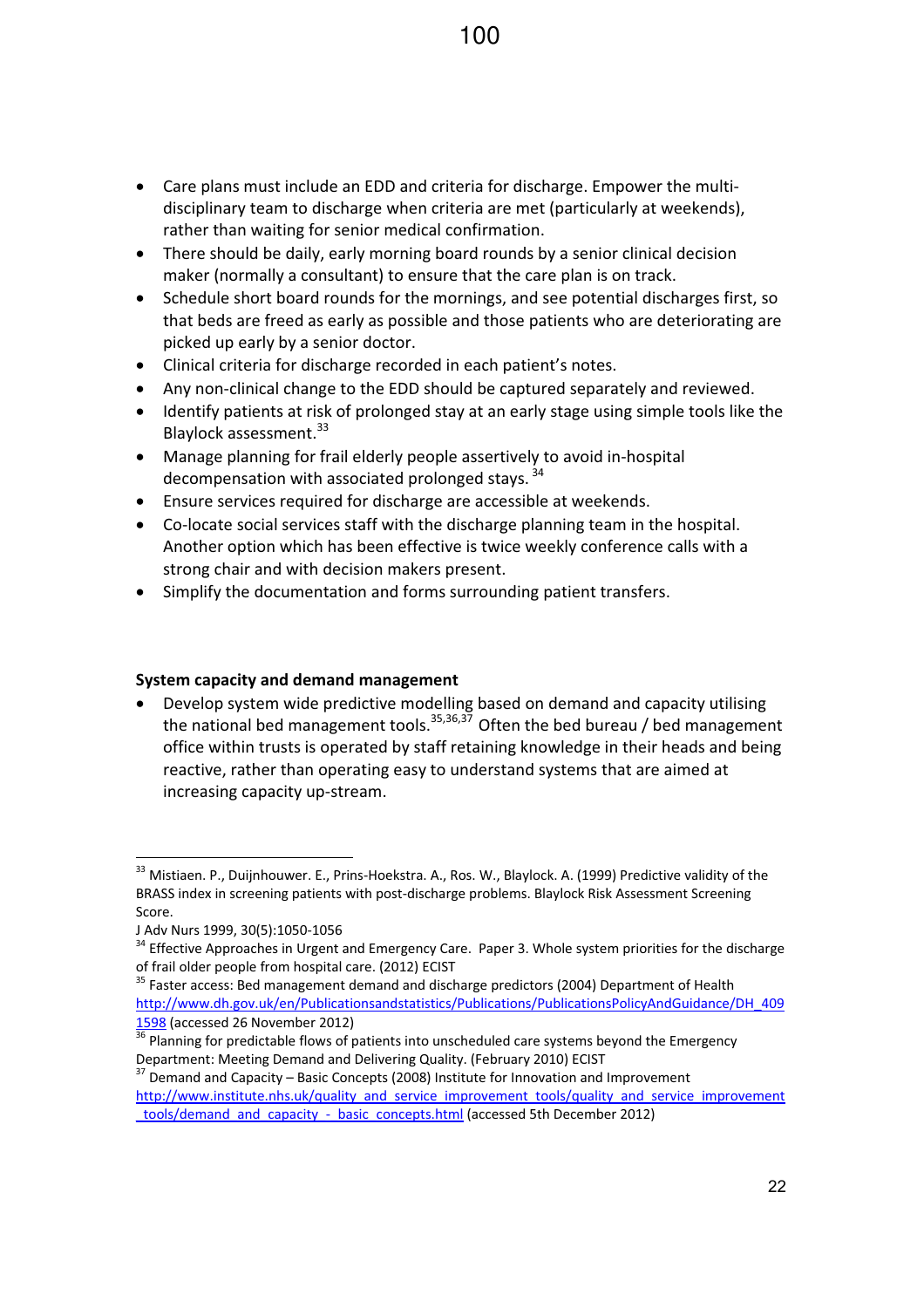- Develop an agreed system wide escalation protocol that has input from all relevant stakeholders.
- $\bullet$  Use a tool to predict the expected number of admissions if anticipated admissions exceed expected bed availability, escalate early.
- Where there has been a spike in admissions systems to anticipate the following spike in demand for community and social care is requried
- Undertake demand and capacity management within primary care.
- Within the acute trust each specialty and supporting department should plan to match capacity to demand. Staffing rotas should be designed to match demand profiles. In general, focus on early assessment by senior and experienced staff to plan care is likely to be the most important step to reduce the unnecessarily long acute hospital stays which some patients endure. Experience of hospitals which have worked hard to follow the principles of best practice is that length of stay does fall substantially. More importantly perhaps, patient satisfaction increases and complaints fall. Critical incidents become less frequent and the safety of the patients in hospital is improved. $38$

<sup>&</sup>lt;sup>38</sup> Planning for predictable flows of patients into unscheduled care pathways beyond the Emergency Department: Meeting Demand and Delivering Quality. (February 2010) ECIST